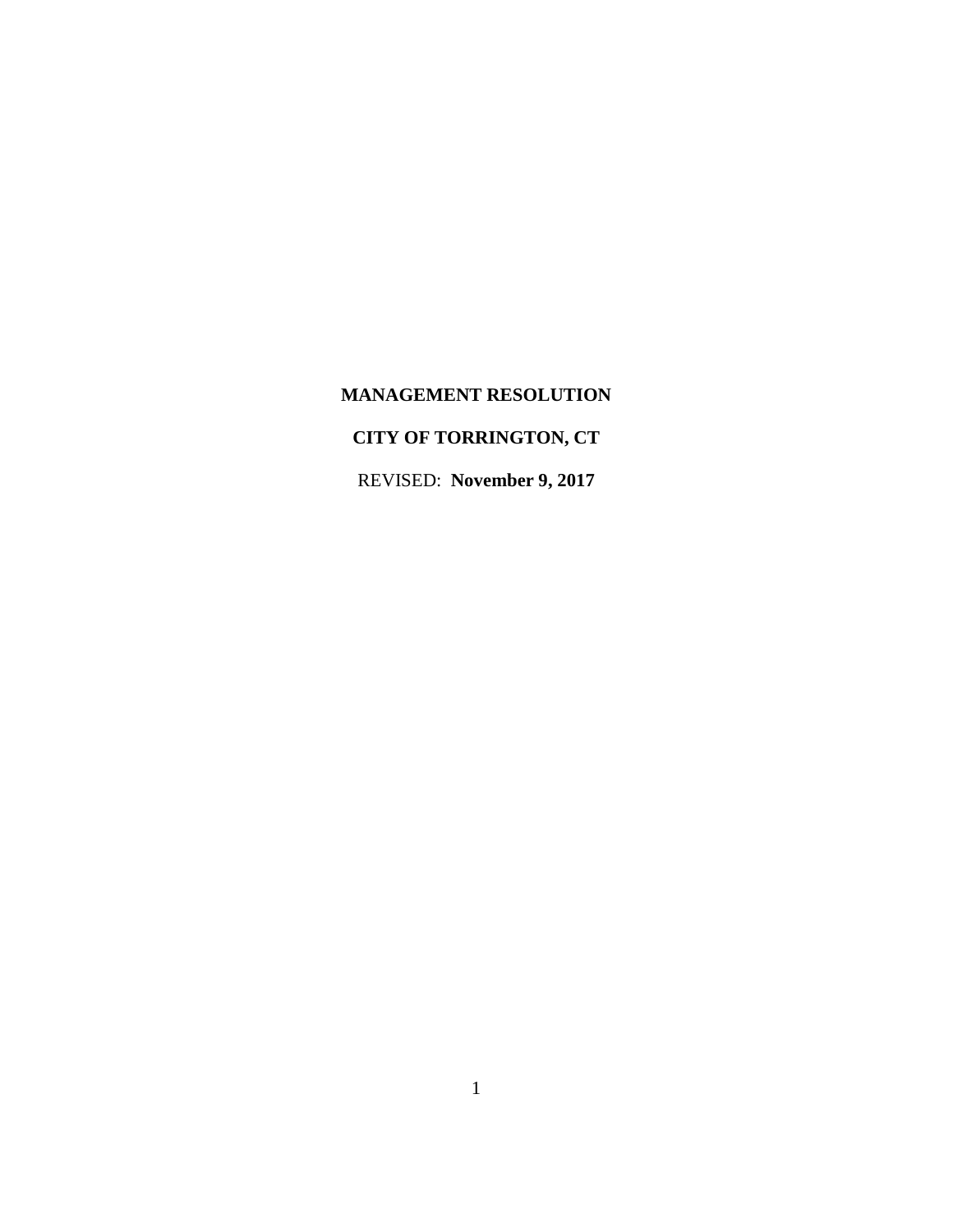# **TABLE OF CONTENTS**

| <b>Subject</b><br><b>Page</b>                      |
|----------------------------------------------------|
|                                                    |
|                                                    |
|                                                    |
|                                                    |
|                                                    |
|                                                    |
|                                                    |
|                                                    |
|                                                    |
|                                                    |
|                                                    |
|                                                    |
|                                                    |
|                                                    |
|                                                    |
|                                                    |
|                                                    |
| Miscellaneous Pay - P/T Employees - Schedule "B"13 |
| Miscellaneous Pay - F/T Employees - Schedule "C"13 |
| Performance Evaluation Program - Schedule "D"14    |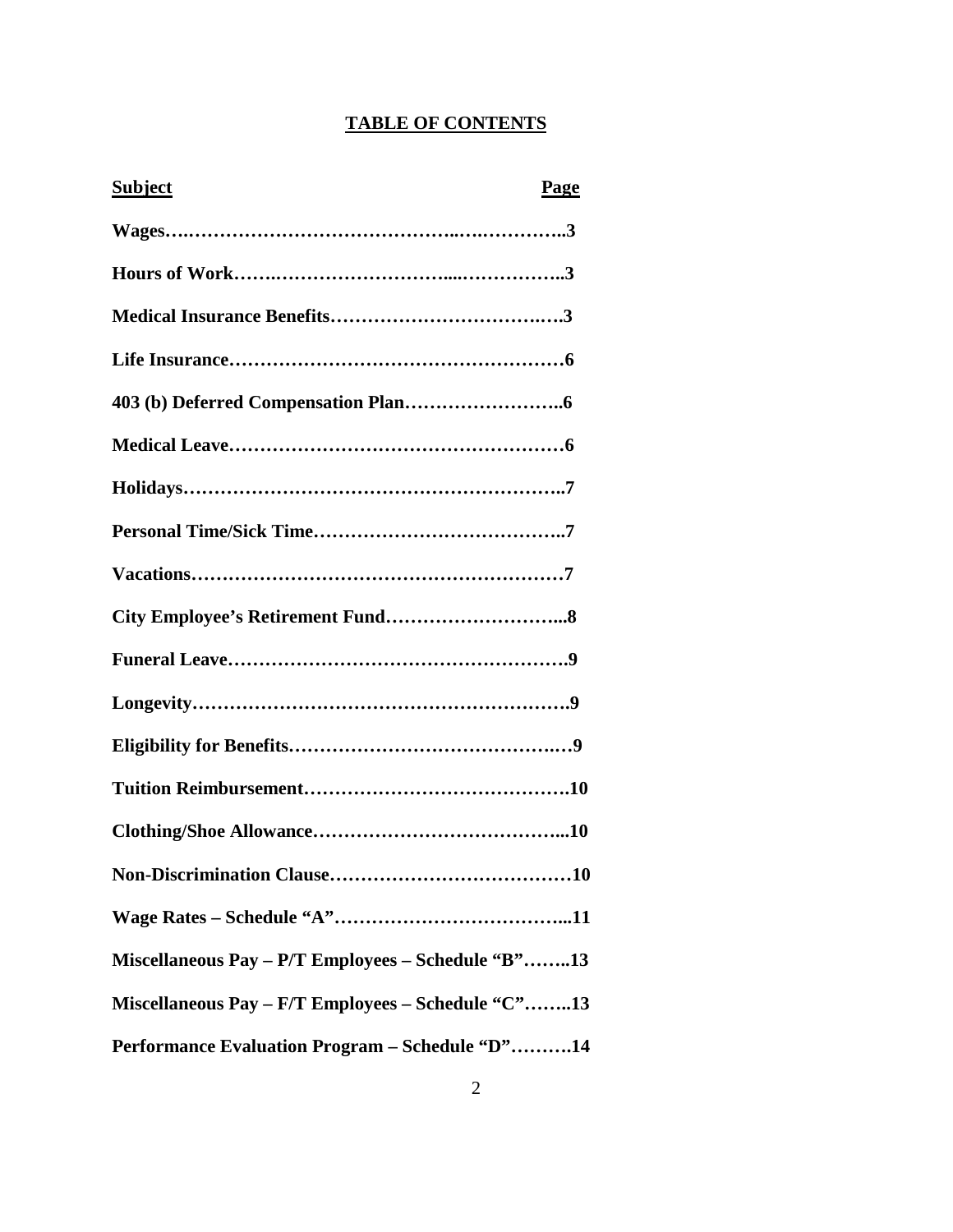#### **MANAGEMENT RESOLUTION**

The City is desirous to establish a uniform policy with respect to pay, wages, hours of employment and other conditions of employment for management personnel and the establishment of such policy is designed to maintain and promote more efficient and progressive public service. This Resolution is not, and, is not intended to be a contract of employment or a warrantee of benefits. The City further reserves the right to unilaterally revise these policies and all others at any time.

**BE IT RESOLVED BY THE BOARD OF COUNCILMEN OF THE CITY OF TORRINGTON**, at this time, the following provisions apply to the Management Resolution positions contained within:

1. **WAGES** - That wages of the management personnel positions listed in Schedule A, attached hereto and made a part hereof, shall be established by the Board of Councilmen. Employees are classified as Exempt or Non-Exempt in Schedule A. The wages provided for in this schedule are annualized amounts for the exempt employees. These wages are listed only for purposes of identifying annualized wages of the current employees filling those positions and who are active on the payroll when this Resolution is approved. These wages are subject to change. Wages for employees who are paid on an hourly basis or Non-Exempt employees are also listed and these hourly rates are also subject to change. Effective July 1, 2015 annual wages for exempt salaried employees shall be divided by the number of pay dates in each fiscal year to determine the amount due for each pay period.

2. **HOURS OF WORK** - That the normal hours of work for such personnel in City Hall shall be thirty-five (35) hours per week except for personnel assigned to the Building, Engineering, Police and Fire Departments. The Mayor shall approve the work schedules of all employees.

3. **MEDICAL INSURANCE BENEFITS** - That such full time employees shall be provided with medical, hospital and life insurance benefits, which approximate the level of benefits of employees of the various municipal collective bargaining units. Full time Management Resolution employees shall be entitled, at a minimum, to the following benefits:

#### Medical Insurance Plan Coverage: CIGNA HIGH DEDUCTIBLE HEALTH PLAN WITH HEALTH SAVINGS ACCOUNT

**Effective July 1, 2017,** a Cigna High Deductible Health Plan (HDHP) with a Health Savings Account (HSA) described below shall become the **principal** insurance plan.

Each employee and eligible retiree shall be entitled to medical insurance coverage for themselves and their dependents under either a \$1,000/\$2,000 (single) or a \$2,000/\$4,000 (two or more) High Deductible Health Plan (HDHP) with a Health Savings Account (HSA) with \$0/\$15/\$30 post-deductible prescription co-pays. **A description of this plan can be found on the City's intranet site. Employees can also access their complete medical insurance benefit plan on the Cigna website at [https://my.cigna.com/web/public/guest.](https://my.cigna.com/web/public/guest)**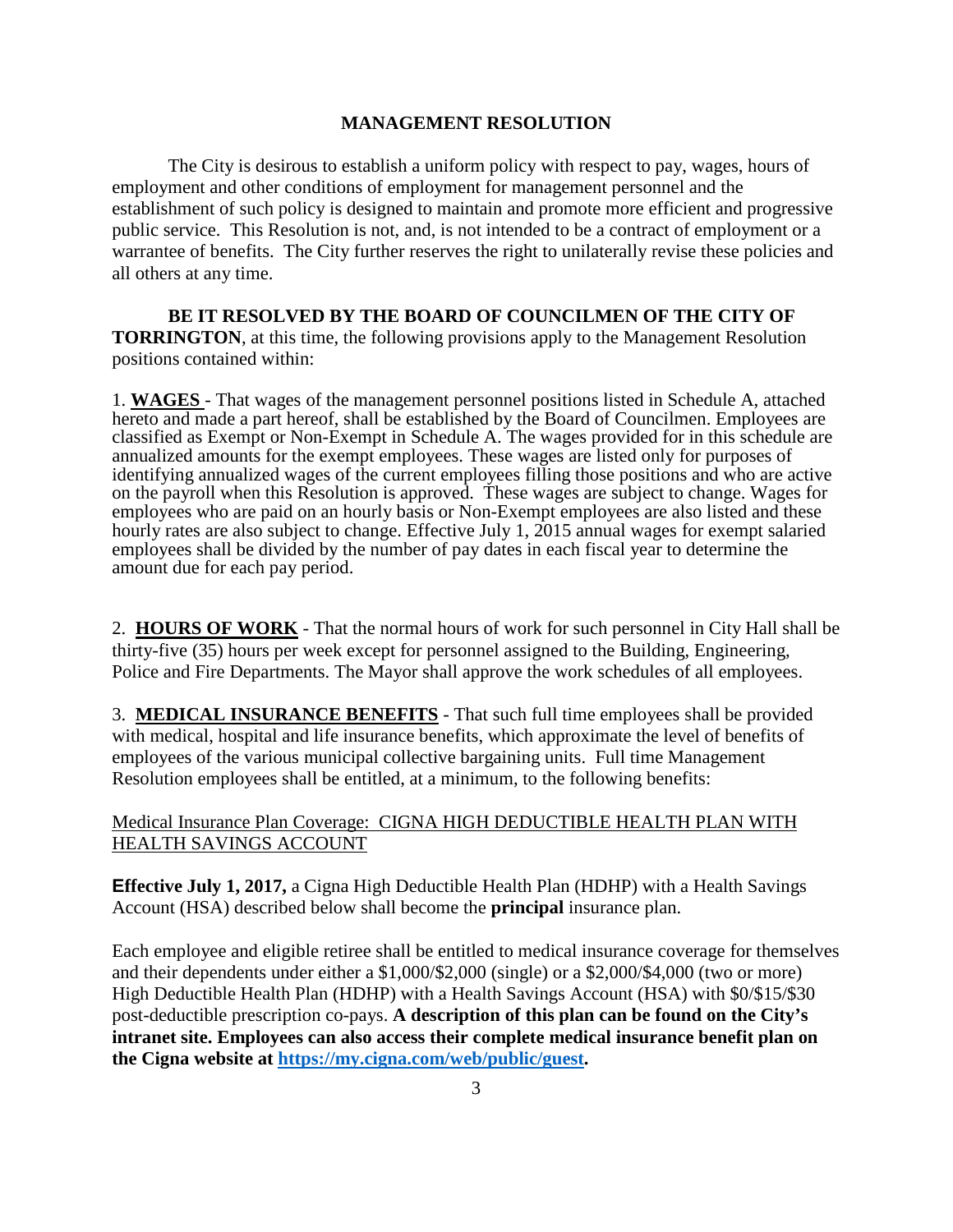Said coverage under the HSA plan shall also include the Anthem (Blue Cross/Blue Shield) full payment dental rider, including riders A, B, C and D and the Cigna Vison Plan.

The City shall fund fifty percent (50 %) of the applicable deductible for employees and retirees covered the HDHP HSA plan. Said amount (\$1,000 single/\$2,000 two or more) shall be paid by the City, depositing that amount into each employee's HSA account during the month of July at a bank chosen by the City. This participation by the City is a means of partially funding the deductible and is not considered insurance under the HDHP HSA.

**New hires will receive a pro-rated share of the City's funding of the deductible for the year hired. In the event that an employee exceeds the pro-rated contribution, the City shall continue to fund its portion of the deductible based on invoices provided by the employee. The City will not contribute more than 100% of its required portion of the deductible (\$1,000 single/\$2,000 Family).**

Any employee who terminates employment before the end of any year for which the City has paid the deductible shall repay a proportional portion of the deductible to the City.

Effective **July 1, 2017** the City shall pay **eighty six and one-half percent** (**86.5 %**) and all employees and retirees shall pay **thirteen and one-half percent** (**13.5%**) of the cost of coverage under the HDHP HSA plan.

Effective **July 1, 2018**, the City shall pay **eighty six percent** (**86 %**) and all employees and retirees shall pay f**ourteen percent** (**14 %**) of the cost of coverage under the HDHP HSA plan.

.

Effective **July 1, 2019**, the City shall pay **eighty six percent** (**86 %**) and all employees and retirees shall pay **fourteen percent** (**14 %**) of the cost of coverage under the HDHP HSA plan.

The City will provide all of the same medical coverage to current and eligible future retirees, which is provided to active Management Resolution personnel. Retirees will pay the same costshare amounts as current employees. Notwithstanding any other provision herein, medical insurance benefits shall not be provided to any employee (or his/her spouse, or dependents) who began his/her employment March 16, 2015 and whose employment is thereafter terminated for any reason including retirement.

The City will provide to the spouse of a retiree and other family members of the retiree, while eligible, all the medical coverage which is provided to active employees covered by this Resolution.

An employee who retires under the provisions of the Pension Plan and/or spouse, both having reached sixty five (65) years of age will have the following benefits continued until the death of both: Connecticut Blue Cross 65 High Option and Blue Shield 65 Plan 81.

If a retiree either prior to or after reaching age 65 takes other employment which provides equivalent medical coverage, any of the medical coverage provided by the City of Torrington shall cease during the term of that other employment or any other future employment. The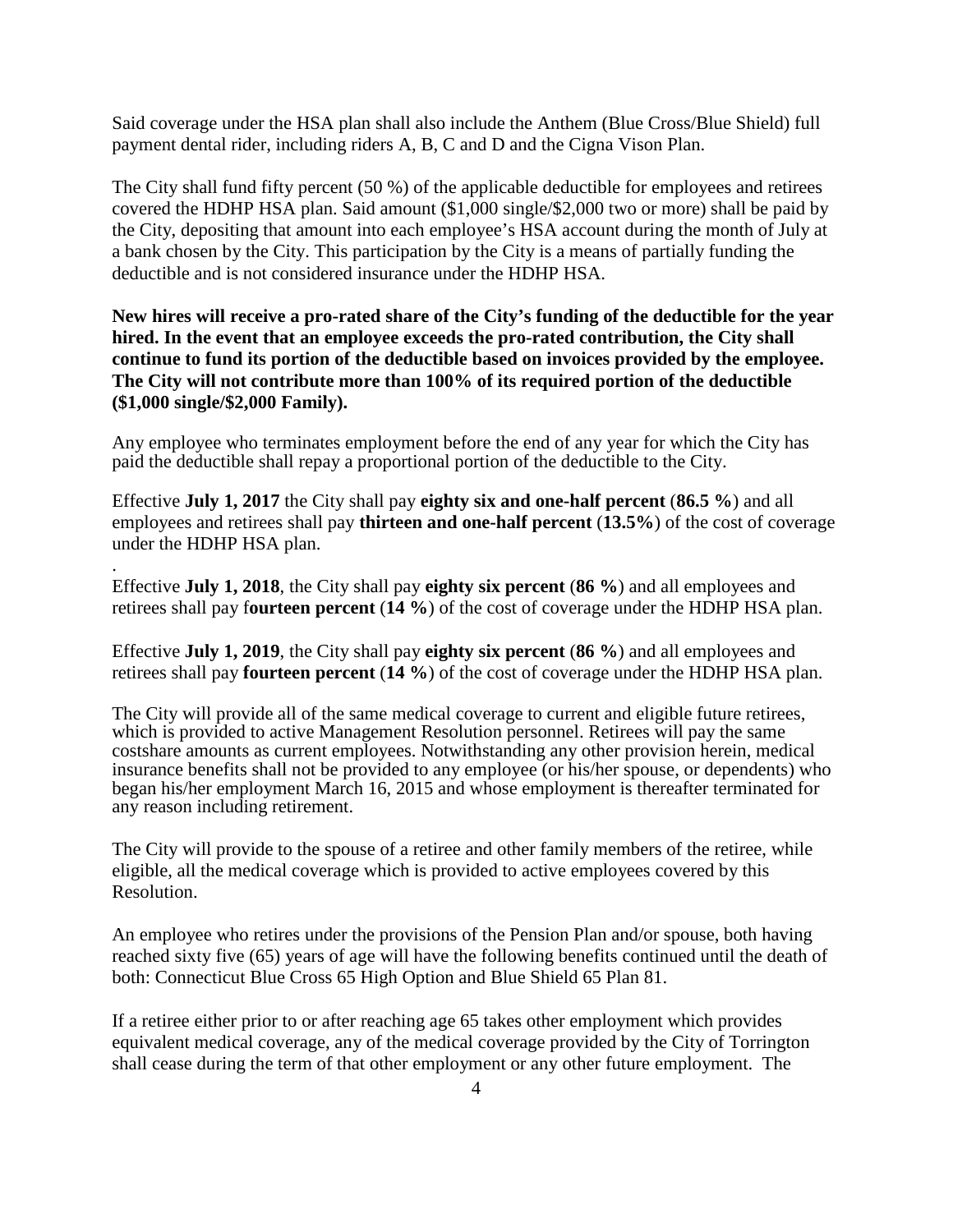retiree shall immediately give notice of said equivalent medical coverage to the City's Finance Office. However, if written notification is given to the City by the retiree, spouse or eligible family member by certified mail, return receipt requested, that the retiree is no longer employed or that the employee no longer has equivalent medical coverage, the City shall have its insurance carrier resume the dropped coverage when eligibility exists, as soon as the insurance carrier is able to put the coverage into effect.

The City reserves the right to change insurance carriers provided that the level of benefits and services are substantially equal to or better than current coverage.

#### **OPEN ACCESS PLAN (OAP)**

**Any full time employee currently receiving Medicare benefits and/or Veteran's benefits shall be entitled to medical insurance coverage for themselves and their dependents under the Cigna OAP plan and pay the same costshare percentage as those enrolled in the HDHP HSA plan. The OAP includes:**

- **1. Fifteen dollar (\$15) co-pay for home and office,**
- **2. Unlimited lifetime maximum,**
- **3. Fifty dollar (\$50) co-pay for Emergency Room Care,**
- **4. One hundred dollar (\$100) co-pay per Inpatient Hospital Admission and Outpatient Hospital Services,**
- **5. Out of Network Services provided with three hundred dollars (\$300) individual, six hundred dollars (\$600) two person family, and seven hundred fifty dollars (\$750) three (3) person or more family deductible, and**
- **6. A co-insurance rate of twenty percent (20%) until the "max out of pocket" limit of \$1,500, \$3,000 and \$3,750 is reached. At that point, Cigna will cover 100% of the usual and customary charges.**

**A description of this plan can be found on the City's intranet. Employees can also access their complete medical insurance benefit plan on the Cigna website at: https://my.cigna.com/web/public/guest. Said coverage shall include:**

**Anthem (Blue Cross/Blue Shield) full payment Dental Rider; including Riders A, B, C and D;**

**Cigna Vision Plan;**

**Cigna Co-Pay Prescription Drug Rider with co-pay of \$5 for generic, \$15 for listed, and \$25 for non-listed drugs with a \$2,000 per calendar year maximum.**

**Note: Employees currently receiving Veteran's benefits may elect to enroll in the HSA plan; however, they should be aware of the timing of HSA contributions to avoid potential tax penalties.**

The City reserves the right to change insurance carriers provided that the level of benefits and services are substantially equal to or better than current coverage.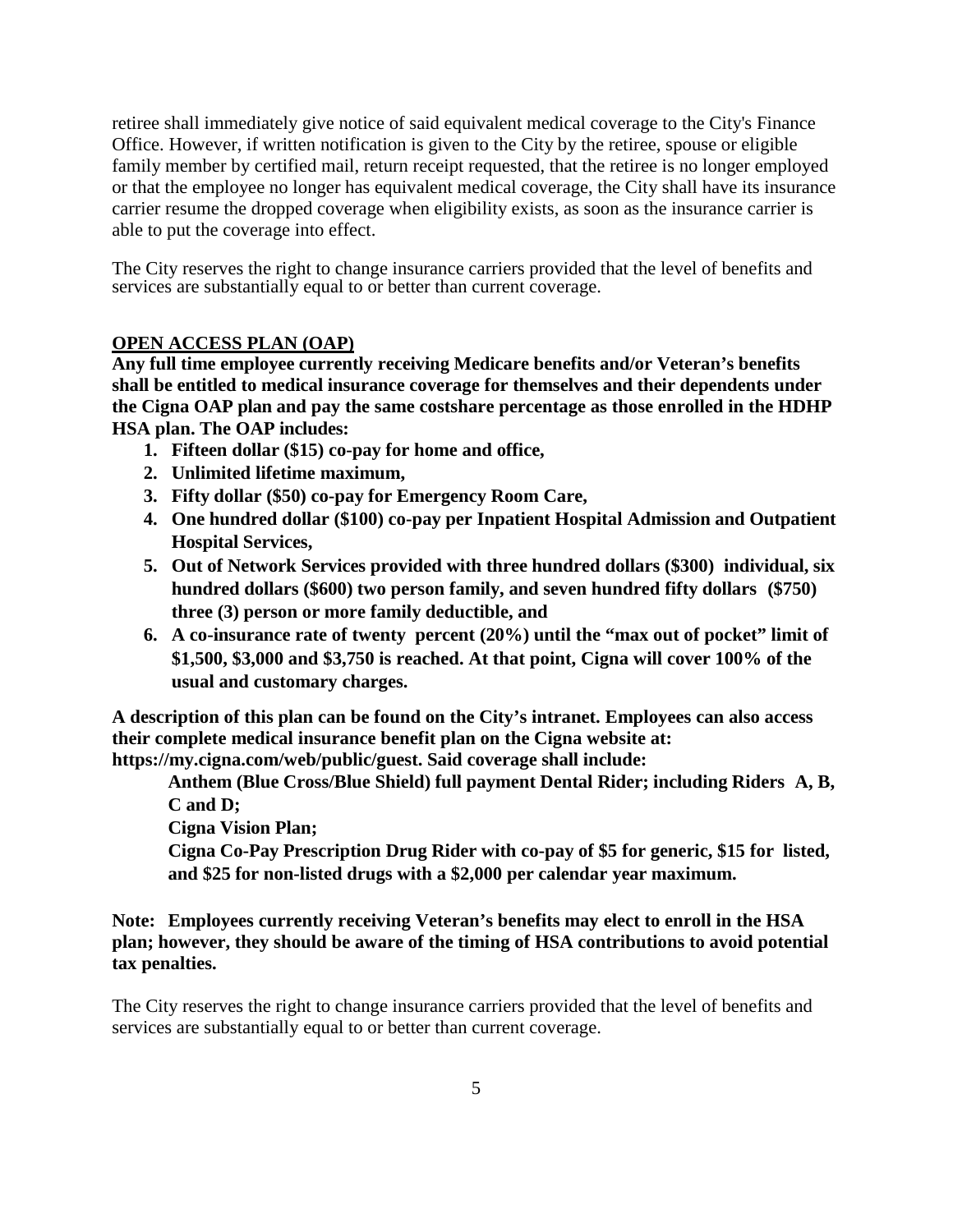4. **Life Insurance:** the City shall provide group term life insurance in the amount of fifty thousand (\$50,000) dollars**,** which will be reduced upon retirement to **thirty thousand (\$30,000) dollars.** Employees shall be permitted to purchase additional Term Life Insurance to a maximum of fifty thousand (\$50,000) dollars at a flat rate similar to the City's group cost under the following conditions:

- 55% of Management Resolution employees purchase the additional insurance.<br>• No medical exam will be required if enrolled during the initial enrollment period.
- 
- Employee payment shall be made by payroll deduction.

The City shall provide an Accidental Death and Dismemberment Insurance benefit for employees.

5. **403(b) Deferred Compensation Plan:** The City will make a voluntary 403(b) Deferred Compensation Plan available to employees.

6. **MEDICAL LEAVE:** That in the event that management personnel are absent from work due to a long-term illness, injury or disability, the City shall compensate them in an amount equal to a normal weekly salary for a period not to exceed ninety (90) calendar days. In the case of absences that exceed this ninety (90) day period, commencing on the ninety-first (91) day, compensation shall be provided in an amount equal to seventy-five percent (75%) of the gross weekly wage for a period not to exceed nine (9) months. Receipt of this sick leave benefit is conditional on the following:

a) The absence will extend five consecutive working days or more.

b) The immediate supervisor will be given as much advanced notice as practical.

c) A medical certificate signed by a state-licensed physician shall be submitted to the Personnel Department listing the last day of work and the estimated date of return where practical.

d) The City may provide a physician or nurse to make any necessary examination or investigation.

e) Any absence from duty in the case of illness, disability or injury, for which such personnel are entitled to compensation under the Workers' Compensation Act, shall be considered as a set-off against any payments received pursuant to the provisions of this paragraph.

f) Any personnel absent from duty for illness, disability or injury caused by any third party, and such personnel receive compensation pursuant to the provisions of this paragraph, shall assign to the City his/her right to recover damages against such third party and further, shall reimburse the City to the full extent of compensation received hereunder upon the settlement or judgment of any claim against such third party.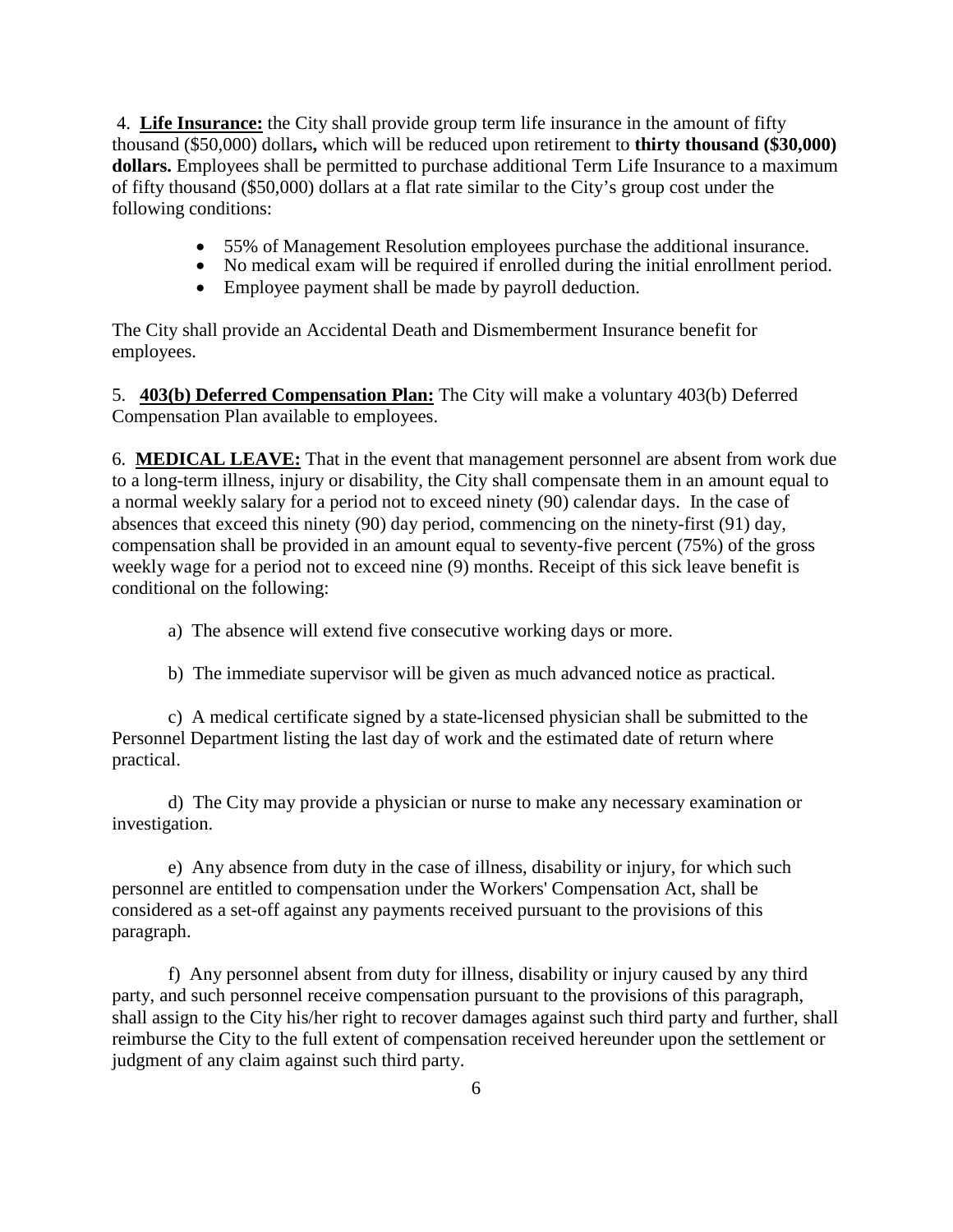g) The benefits provided in this section shall not run concurrently with any benefits received by such personnel pursuant to Veterans Reserve provisions.

h) Employees on medical leave, who exceed the initial ninety (90) day absence, after having received normal weekly salary, and who wish to request an extension for a period of time to continue receiving full salary because they feel they are working from home at a sufficient capacity, may make such request to the Mayor in writing. The Mayor shall have sole and final authority in regards to such request.

7. **HOLIDAYS**: That all management personnel shall be compensated at a rate of pay equal to a normal working day for the holidays listed below. In no event shall such personnel receive compensation in excess of the salary as established in paragraph 1 above. Any employee required to work on a Holiday shall be permitted to take an equivalent amount of time off from work at a later date with the advanced approval of their supervisor. This time must be taken within 90 days and cannot be carried over from one fiscal year to another. The following are the Holidays:

| New Year's Day         | Labor Day                  |
|------------------------|----------------------------|
| Martin Luther King Day | Columbus Day               |
| ∗                      | Veteran's Day              |
| <b>President's Day</b> | Thanksgiving Day           |
| Good Friday            | Day after Thanksgiving Day |
| <b>Memorial Day</b>    | 1/2 Day Christmas Eve Day  |
| Independence Day       | Christmas Day              |

**\*Replaced Lincoln's and Washington's Birthday holidays with President's Day.** 

8. **PERSONAL TIME / SICK TIME**: Employees who wish to be paid when absent from duty for personal reasons or short-term illness or injury shall first notify their immediate supervisor to receive approval for his/her absence from work. Management personnel shall be entitled to **three (3**) personal leave days each year. Any need for additional personal time shall be with their Supervisor's permission.

9. **VACATION:** That all management personnel shall receive vacation leave in accordance with a vacation accrual system wherein employees accrue vacation credits on a monthly basis, pursuant to the following schedule:

| <b>Years of Service</b>     | <b>Monthly Accrual Rate</b> | <b>Annualized Vacation</b> |
|-----------------------------|-----------------------------|----------------------------|
| One month through 12 months | .83 days                    | Ten days                   |
| One year anniversary        | $1.25$ days                 | Fifteen days               |
| Ten year anniversary        | $1.66$ days                 | Twenty days                |
| Fifteen year anniversary    | $1.75$ days                 | Twenty-one days            |
| Twenty year anniversary     | $2.08$ days                 | Twenty-five days           |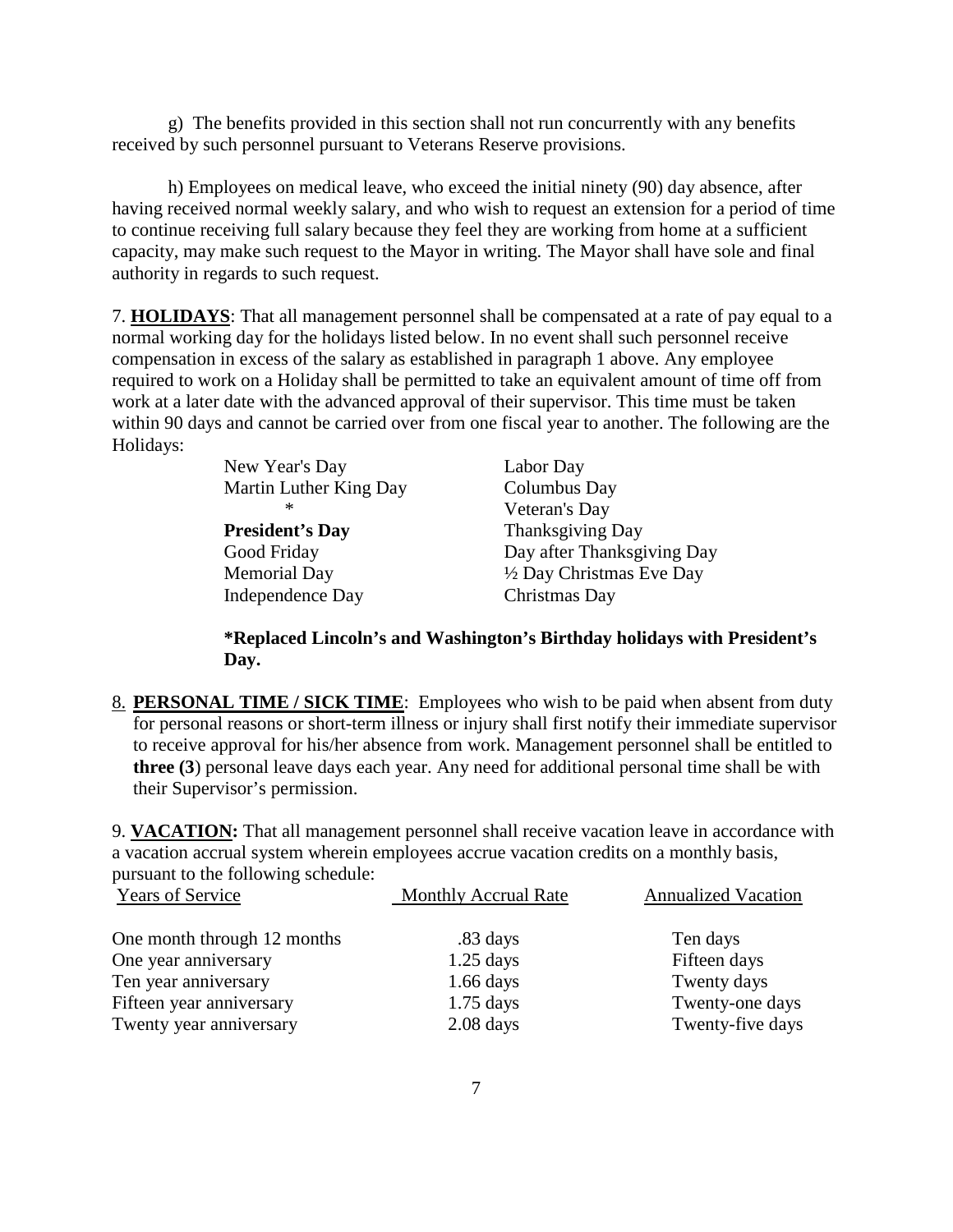Employees may only take vacation leave that has been accrued. Employees may continue to accrue vacation to a maximum of two times an employee's annualized vacation amount. Employees who exceed this amount shall stop accruing vacation until they again drop sufficiently below their maximum amount. New employees shall be eligible to use their accrued paid vacation after completion of six months of service.

Elected officials must use their accrued vacation balance prior to the expiration of the term, as there will be no payout of unused vacation to elected officials.

Personnel shall receive approval from their immediate supervisor when scheduling a vacation leave. The Mayor and City Clerk may utilize their vacation accrual at their discretion upon entering office. Vacation time shall be requested and scheduled at a minimum of one-half (1/2) of a scheduled workday.

10. **CITY EMPLOYEE'S RETIREMENT FUND:** Nothing in this Resolution shall be interpreted to deny rights to certain management personnel currently vested under the City Employee's Retirement Fund prior to 9/2/08. Such Management Resolution employees will continue to be afforded the opportunity to participate in the City Employee's Retirement Fund and a (403)b tax-deferred compensation annuity plan. All pension benefits provided to employees participating in the City Employee's Retirement Fund prior to 9/2/08, shall mirror the UPSEU Local #424-Unit 78 City Supervisory Employee's Pension Plan. An employee hired prior to 9/2/08 who has been employed full time by the City of Torrington for at least ten (10) years and is not a member of the Pension and Retirement Plan, upon leaving the employment of the City at age sixty-five (65) or at a later age, shall receive the same medical, hospital and life insurance benefits, for the benefit of such employee and his or her spouse as are provided by the City for those retiring under the Pension and Retirement Plan.

Defined Contribution Plan – Full-time eligible employees hired subsequent to 9/2/08 shall participate in the City's (401)a Defined Contribution Plan.

- a. The Defined Contribution (DC) Plan will be the exclusive retirement vehicle for employees hired after September 2, 2008.
- b. Mandatory City contribution 7% **(Change to 8% effective 7/1/20)** of pay (includes overtime) by payroll deduction.
- c. Mandatory Employee contribution 6% of pay pretax (includes overtime) – payroll deduction.
- d. Vesting Employee contribution vest immediately. City contribution vests at the rate of 20% per year over the first 5 years.
- e. Withdrawals can be made consistent with IRS regulations.
- f. Employees may roll over a 401 plan from a prior employer.
- g. Many investment options shall be provided through ICMA.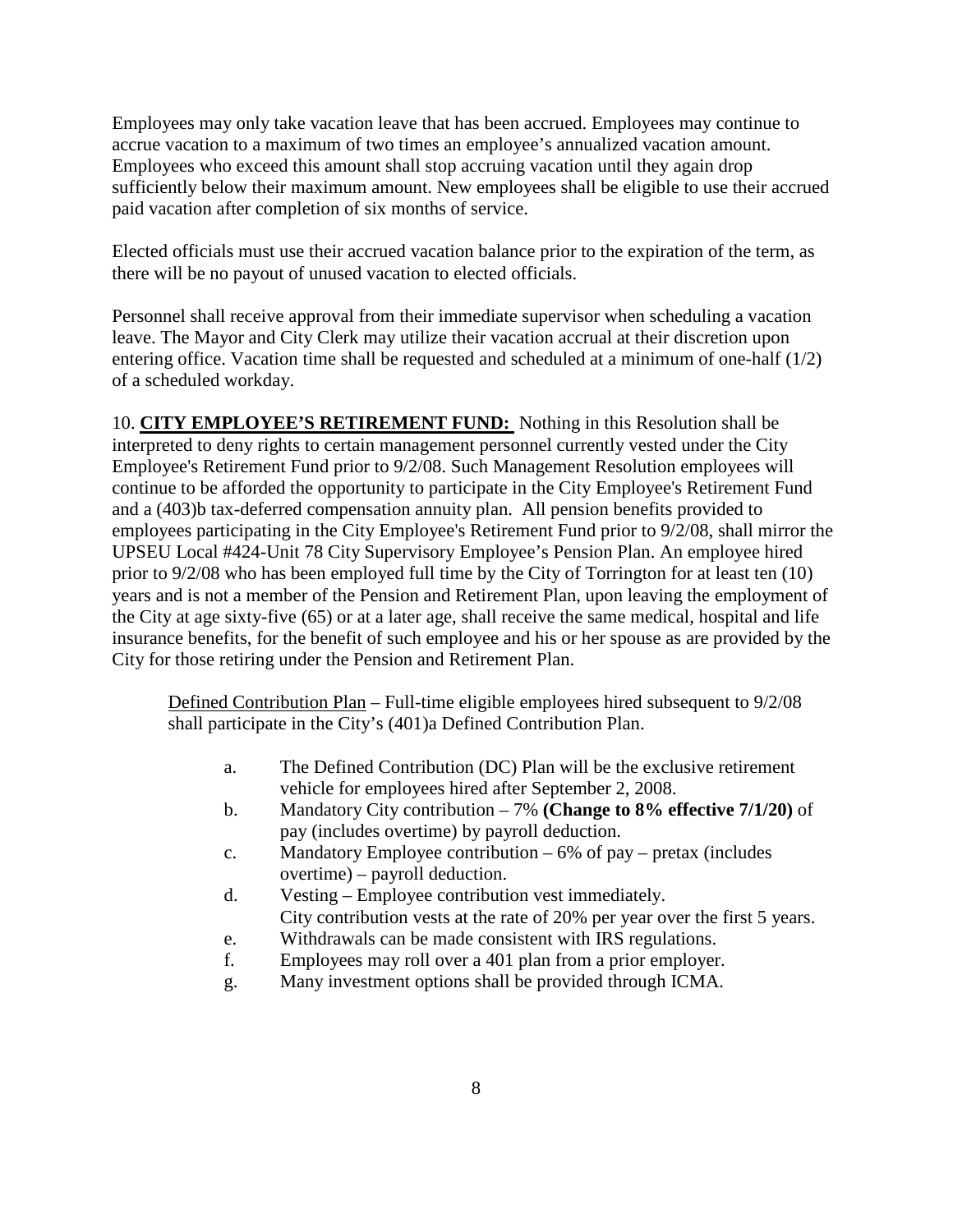The Police Chief, Deputy Police Chief, Fire Chief and Deputy Fire Chief shall have their pension benefit calculated based on the highest year's gross annual earnings of any of the last three years of service.

11**. FUNERAL LEAVE:** That funeral leave policy for management personnel shall be as follows: Absence from work because of death in the employee's immediate family shall be excused and compensated for under the following conditions:

a. Notification to their immediate supervisor.

b. The immediate family shall mean grandfather, grandmother, mother, father, wife, husband, son, daughter, brother, sister, grandchildren, mother-in-law, father-in-law, son-in-law and daughter-in-law; or any relative living in the same household as the employee. An employee will be excused for absence on the day of the funeral for the purposes of attending the funeral of his/her brother-in-law, sister-in-law, stepmother, stepfather, stepbrother, stepsister, aunt, and uncle.

c. Compensation as paid hereunder shall be at the employee's regular rate times the number of hours his/her department operates, but not more than eight (8) hours per day, and not to exceed three (3) days. The employee shall not be compensated for absence on days when the City or the employee's department is not scheduled to operate.

12. **LONGEVITY**: Full time employees, with the exception of elected officials, shall, in addition to their regular pay or any pay increases that may be provided, receive an additional five dollars (\$5.00) per week after each five (5) years of service. Such longevity pay shall be included in the weekly pay of the employees but shall not be part of base wages or salary. There shall be six (6) such adjustments possible, with the final longevity pay increase occurring on the completion of thirty (30) years of service. This section providing longevity payments for employees will not apply to any employee who began his/her employment after the date of approval for this update on March 16, 2015.

13**. ELIGIBILITY FOR BENEFITS:** This benefit policy is applicable only to regular, fulltime employees. Part-time employees shall receive no benefits except as shown on Schedule B, attached hereto and made a part hereof. Full-time employees shall receive no miscellaneous compensation except as shown on Schedule C. Overtime compensation for non-exempt employees shall be paid in compliance with the FLSA.

14. All Resolutions or parts of Resolutions in conflict herewith are hereby repealed. It being the intent of this Resolution to incorporate Resolutions adopted or amended on: 1/29/79 - 3/5/79 - 1/14/80 - 12/21/81 - 7/26/82 - 5/29/84 - 10/15/85 - 7/21/86 - 8/3/87- 9/8/87 - 4/20/92 - 7/18/94 - 10/18/99 - 4/7/03 **–** 11/19/07 – 7**/**1/12 - 3/16/15 **and November 9, 2017** concerning pay, wages, hours of employment and other conditions of employment for management personnel.

15. Newly-appointed Management Resolution personnel shall be considered probationary employees for their first six months of employment and will receive work performance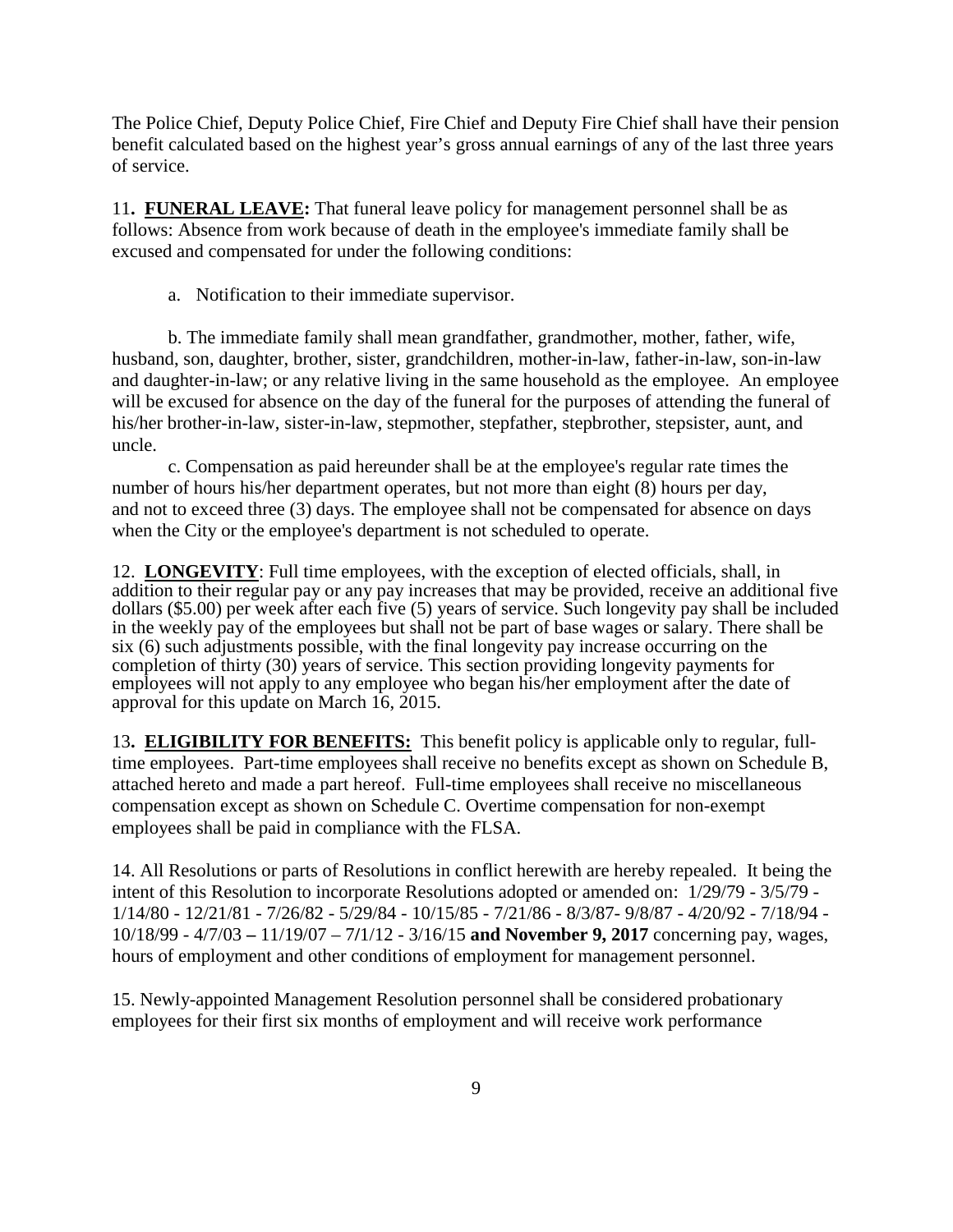evaluations within six months of hire and again on the next January. All management personnel shall receive a work performance evaluation during January of each year utilizing the Performance Evaluation Program as shown in Schedule D.

16. **TUITION REIMBURSEMENT**: The City shall reimburse employees for the cost of tuition, course registration fees and textbooks for required courses in an approved, accredited college program leading to an Associate, Bachelor or Graduate degree, where that degree is directly related to the employee's current occupation. Prior approval of the employee's Supervisor and the Mayor must be obtained, in writing, to be considered for tuition reimbursement. Official evidence of course completion with a satisfactory grade of "C", its equivalent, or higher, must be achieved to qualify for reimbursement. Receipts must be provided for qualified expenses. The maximum reimbursement permissible is limited to three classes per semester for Undergraduate programs and no more than two classes per semester for Graduate programs. Neither class attendance nor course work will interfere with an employee's job performance.

17. **CLOTHING/SHOE ALLOWANCE:** The following employees shall receive an annual allowance of \$500.00 on July 1, of each year for the cleaning of uniforms and the purchase of shoes: Police Chief, Fire Chief, Deputy Police Chief and Deputy Fire Chief. These employee's uniforms shall be drawn from the Department's quartermasters.

18. **NON-DISCRIMINATION CLAUSE:** - In implementing this Resolution, the City shall not discriminate against any employee because of:

Age Ancestry Color Genetic information Learning disability Marital status Past or present history of mental disability Intellectual disability National origin Physical disability Race Religious creed Sex, including pregnancy, sexual harassment, transgender status, Gender identity or expression, sexual orientation or civil union status Workplace hazards to reproductive systems Criminal record

This Resolution embodies the entire management benefit policy and no other benefits i.e. sick days, due day benefits, clothing, shoe, cleaning allowances, etc. shall be available to such management personnel.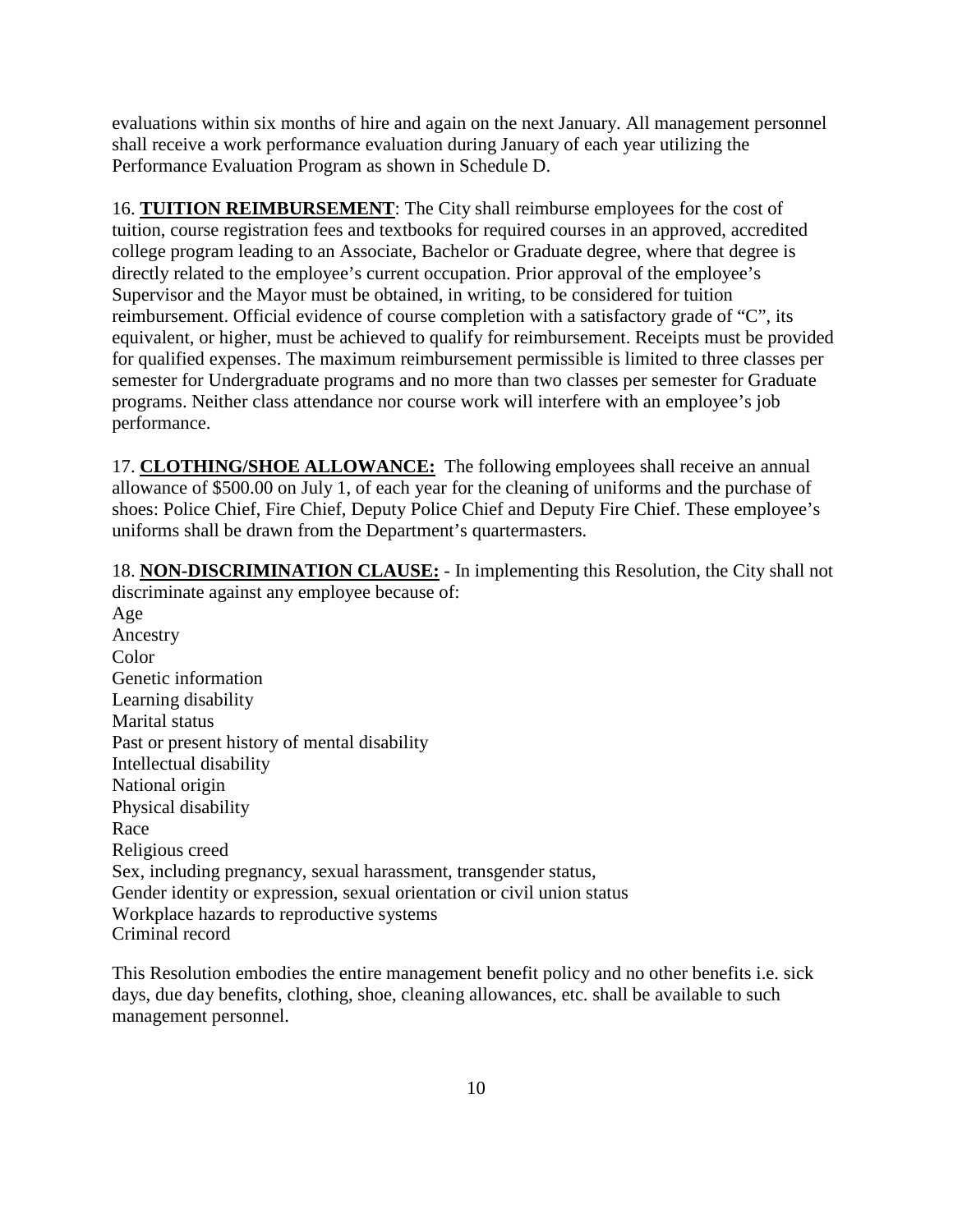### **SCHEDULE "A"**

## **WAGE RATES - MANAGEMENT RESOLUTION EMPLOYEES**

#### **EXEMPT EMPLOYEES – ANNUALIZED SALARIES**

| <b>Effective Fiscal Year:</b>   | 7/1/17<br>$(2\%)$ | 7/1/18<br>$(2\%)$ | 7/1/19<br>$(2\%)$ |
|---------------------------------|-------------------|-------------------|-------------------|
|                                 |                   |                   |                   |
| <b>Public Works Director</b>    | 126,737.28        | 129,272.03        | 131,857.47        |
| Police Chief                    | 119,287.88        | 121,673.64        | 124,107.11        |
| Fire Chief                      | 105,881.63        | 107,999.26        | 110,159.25        |
| Deputy Police Chief             | 104,918.46        | 107,016.83        | 109,157.17        |
| Deputy Fire Chief               | 94,368.20         | 96,255.56         | 98,180.67         |
| <b>Corporation Counsel</b>      | 92,469.68         | 94,319.07         | 96,205.46         |
| <b>Personnel Director</b>       | 88,314.74         | 90,081.04         | 91,882.66         |
| <b>Administrative Assistant</b> | 59,570.92         | 60,762.34         | 61,977.58         |
| Mgr. of GIS/Technical Serv.     | 67,439.64         | 68,788.43         | 70,164.20         |
| Dir. Economic Development       | 70,627.92         | 72,040.48         | 73,481.29         |
| Information Systems Admin.      | 67,605.88         | 68,957.99         | 70,337.15         |
| Dir. Information Technology     | 90,504.80         | 92,314.90         | 94,161.20         |

#### **NON-EXEMPT EMPLOYEES - HOURLY WAGES**

| <b>Effective Fiscal Year:</b>           | 7/1/17<br>$(2\%)$ | 7/1/18<br>$(2\%)$ | 7/1/19<br>$(2\%)$ |
|-----------------------------------------|-------------------|-------------------|-------------------|
| Personnel Assistant                     | 34.8275           | 35.5240           | 36.2345           |
| <b>Assistant Town and City Clerk</b>    | 30.2915           | 30.8973           | 31.5152           |
| Registrar, Clerk Full Time              | 29.1248           | 29.7073           | 30.3014           |
| Registrar, Clerk Per Diem               | 21.7645           | 22.1997           | 22.6437           |
| Lead Muni. Animal Control Officer       | 29.1248           | 29.7073           | 30.3014           |
| Municipal Animal Control Officer        | 26.5953           | 27.1272           | 27.6697           |
| <b>Executive Secretary</b>              | 28.7648           | 29.3401           | 29.9269           |
| <b>Secretary to Corporation Counsel</b> | 28.7648           | 29.3401           | 29.9269           |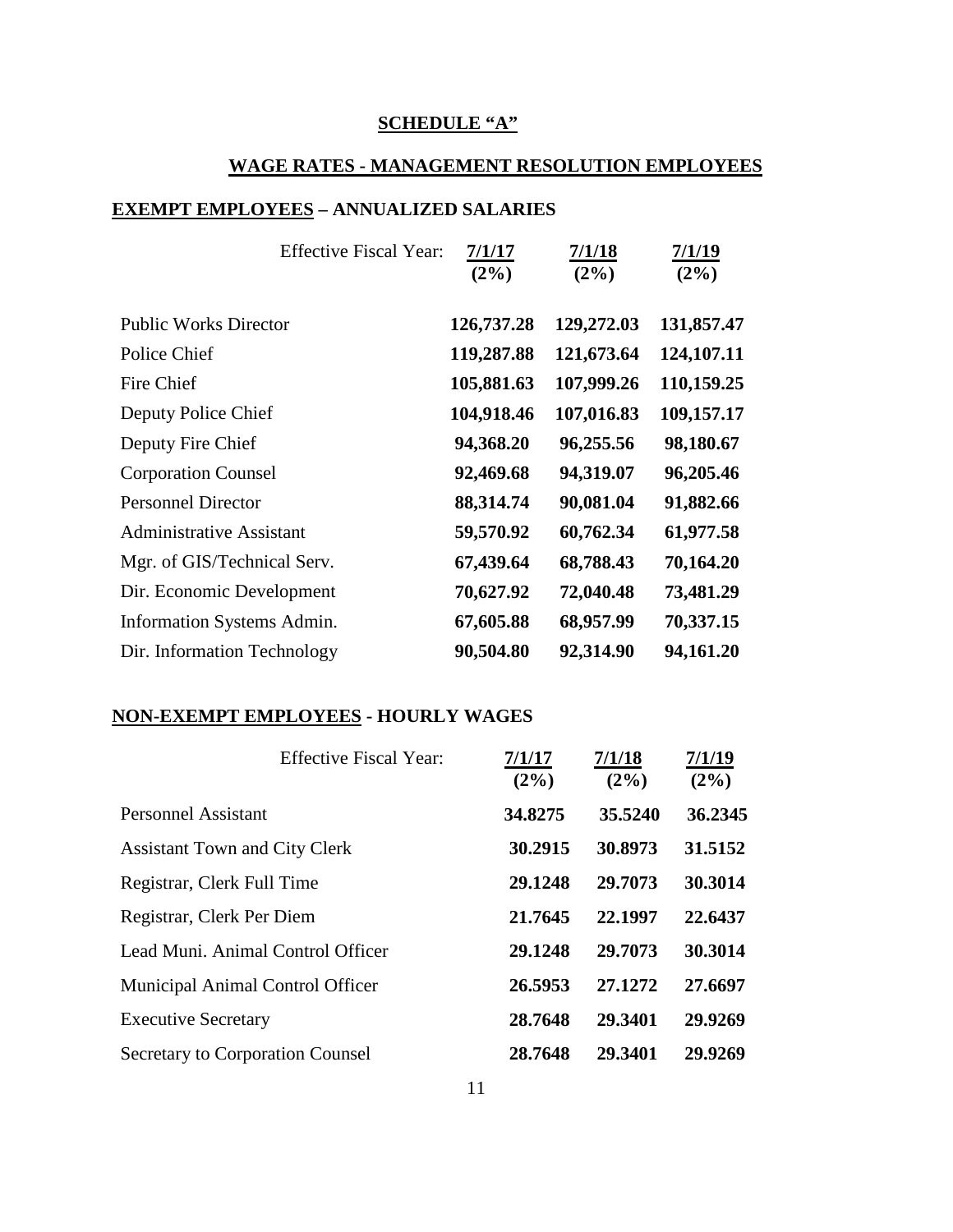# **ELECTED OFFICIALS - ANNUALIZED WAGES**

|                                                                              | 1/6/14<br>(3%)       | 1/5/15<br>(3%)       |
|------------------------------------------------------------------------------|----------------------|----------------------|
| <b>City Clerk</b>                                                            | \$58,046             | \$59,787             |
|                                                                              | 7/1/13<br>$(4\%)$    | 7/1/14<br>(4%)       |
| <b>Registrar of Voters Republican</b><br><b>Registrar of Voters Democrat</b> | \$6,003<br>\$6,003   | \$6,243<br>\$6,243   |
|                                                                              | 12/2/13<br>(3%)      | 12/1/14<br>(3%)      |
| Mayor<br>Treasurer                                                           | \$95,183<br>\$13,869 | \$98,039<br>\$14,285 |

#### **PART TIME EMPLOYEE- ANNUALIZED WAGES**

| <b>Fiscal Year</b>                   | 7/1/12      | 7/1/13      |
|--------------------------------------|-------------|-------------|
| Republican Registrar, Deputy         | \$1,603.    | \$1,603.    |
| Democratic Registrar, Deputy         | \$1,603.    | \$1,603.    |
| Sealer of Weights & Measures         | \$3,134     | \$3,134     |
| Deputy Emergency Management Director | \$17,000.00 | \$17,000.00 |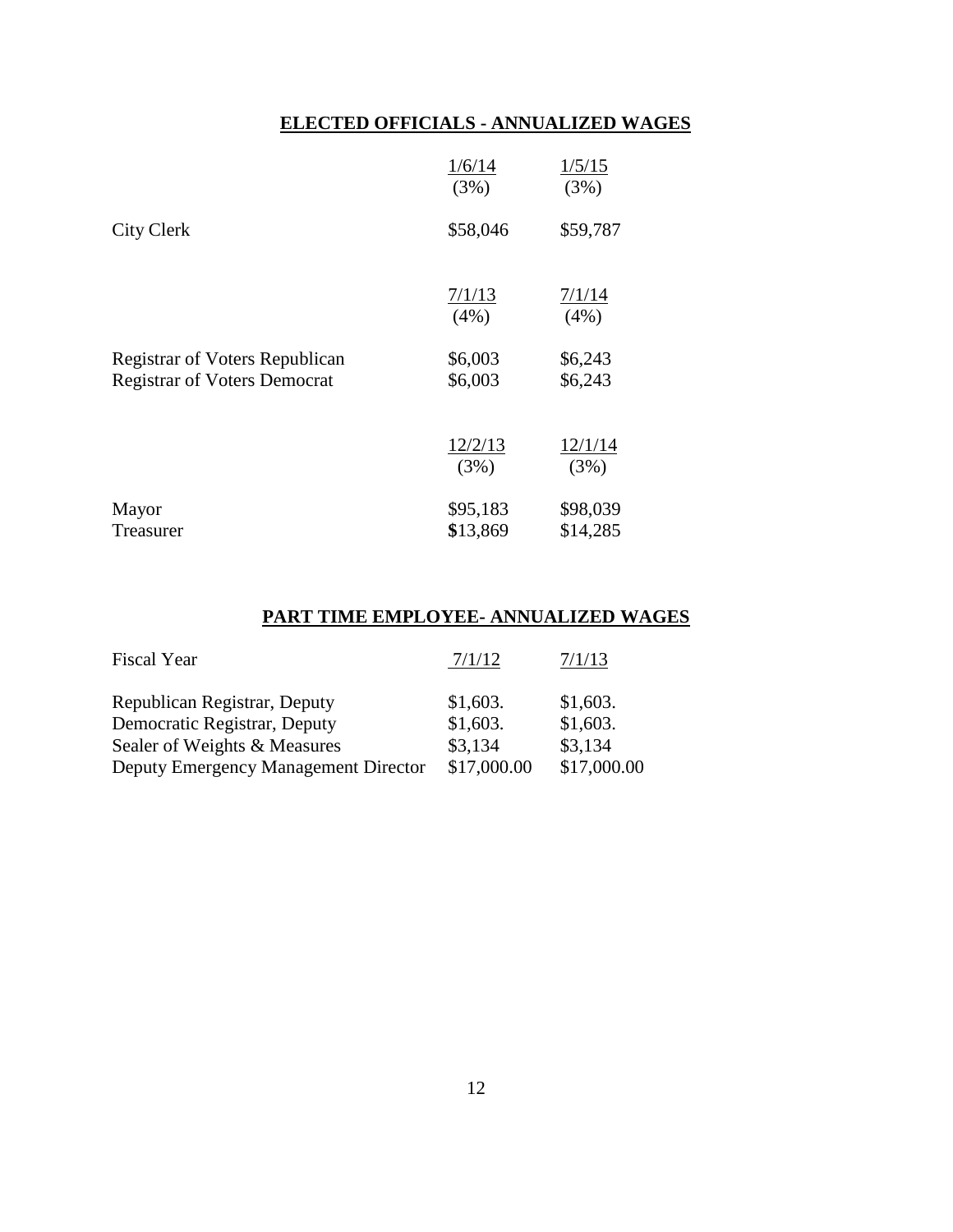### **SCHEDULE "B"**

### **MISCELLANEOUS COMPENSATION FOR PART TIME EMPLOYEES:**

| Sealer of Weights & Measures | Car Allowance | \$200.00 |
|------------------------------|---------------|----------|
| <b>Registrars of Voters</b>  | Primary       | \$140.00 |
|                              | Referendum    | \$140.00 |
|                              | Election      | \$140.00 |

# **SCHEDULE "C"**

# **MISCELLANEOUS COMPENSATION FOR FULL TIME EMPLOYEES:**

| Town & City Clerk | Primary    | \$100.00 |
|-------------------|------------|----------|
|                   | Referendum | \$100.00 |
|                   | Election   | \$100.00 |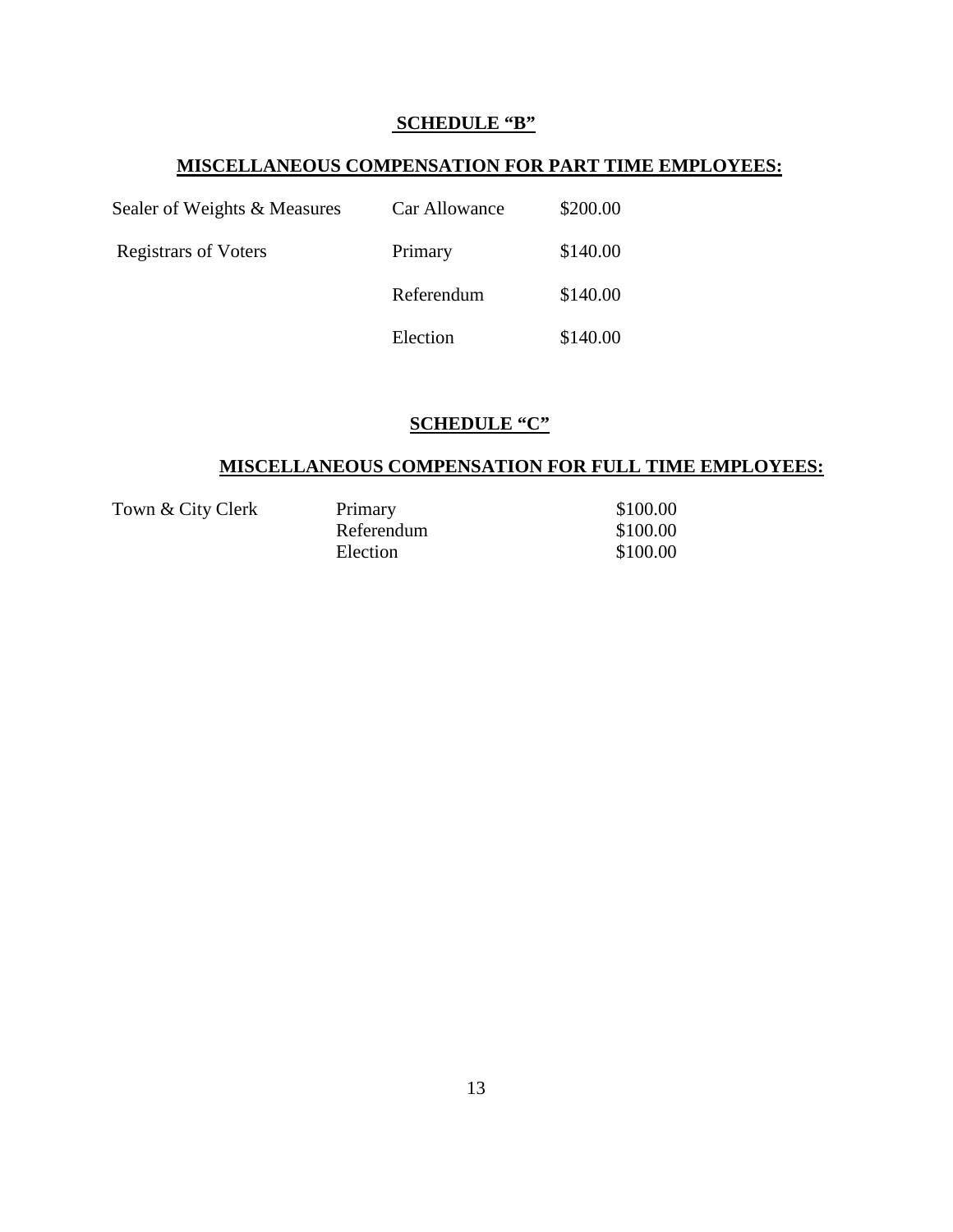### **SCHEDULE "D"**

# **PERFORMANCE EVALUATION PROGRAM**

#### **CITY OF TORRINGTON**

# **PERFORMANCE EVALUATION PROGRAM**

# **APPROVED BY THE CITY COUNCIL ON**

# **JULY 7, 1997**

Revised: September, 1998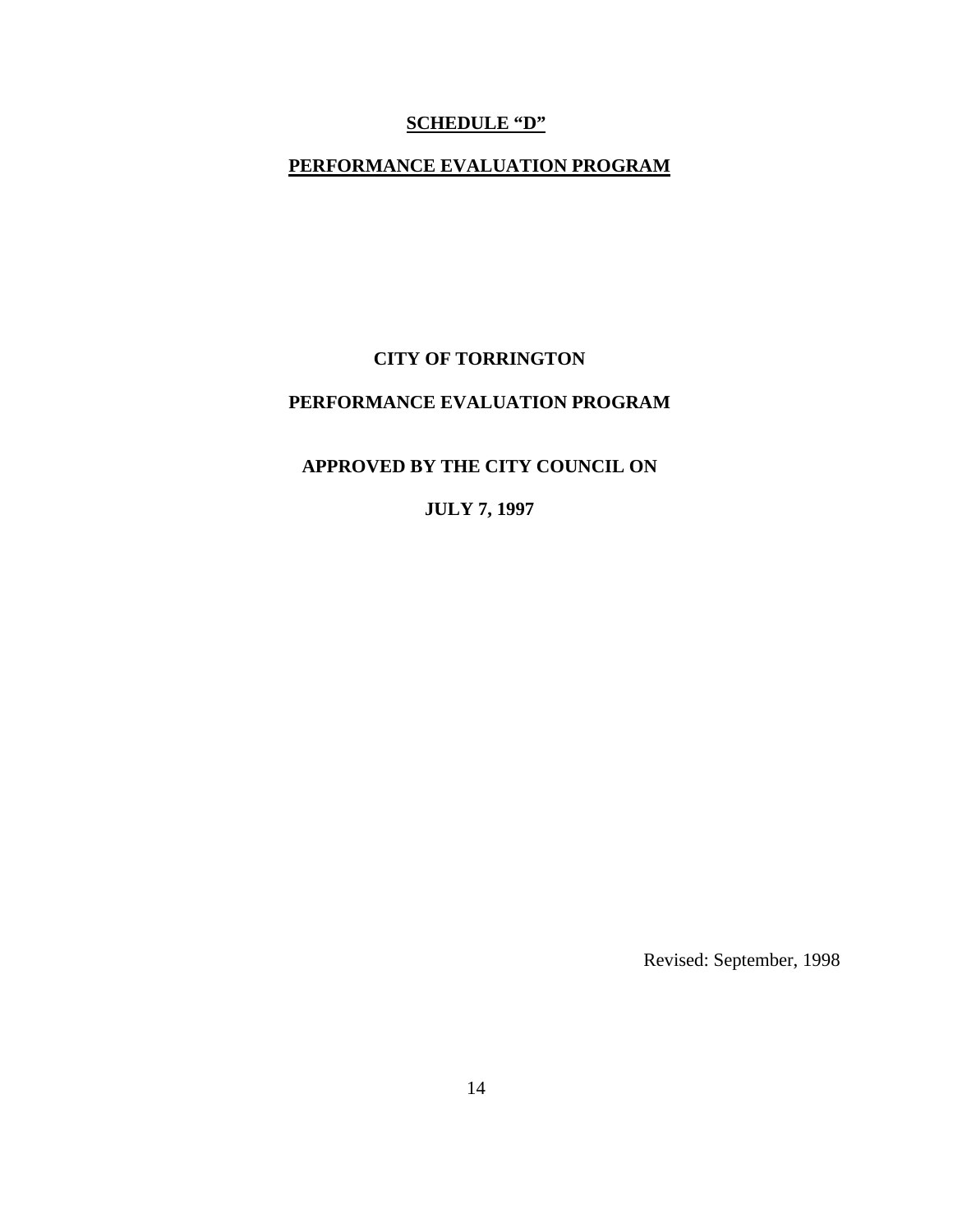# **CITY OF TORRINGTON**

# **PERFORMANCE EVALUATION PROGRAM**

# **TABLE OF CONTENTS**

| POLICY, EVALUATORS, EVALUATION INSTRUMENT     | PAGE 16      |
|-----------------------------------------------|--------------|
| THE PERFORMANCE EVALUATION PROCESS:           |              |
| PREPARING THE PERFORMANCE EVALUATION REPORT   | PAGE 17      |
| CONDUCTING THE PERFORMANCE EVALUATION MEETING | PAGE 18      |
| AFTER THE PERFORMANCE EVALUATION MEETING      | PAGE 18      |
| <b>LIST OF EVALUATORS</b>                     | PAGE 19      |
| <b>EVALUATION INSTRUMENTS:</b>                |              |
| NON-EXEMPT EMPLOYEES                          | PAGE 20 - 22 |
| <b>EXEMPT EMPLOYEES</b>                       | PAGE 23 - 25 |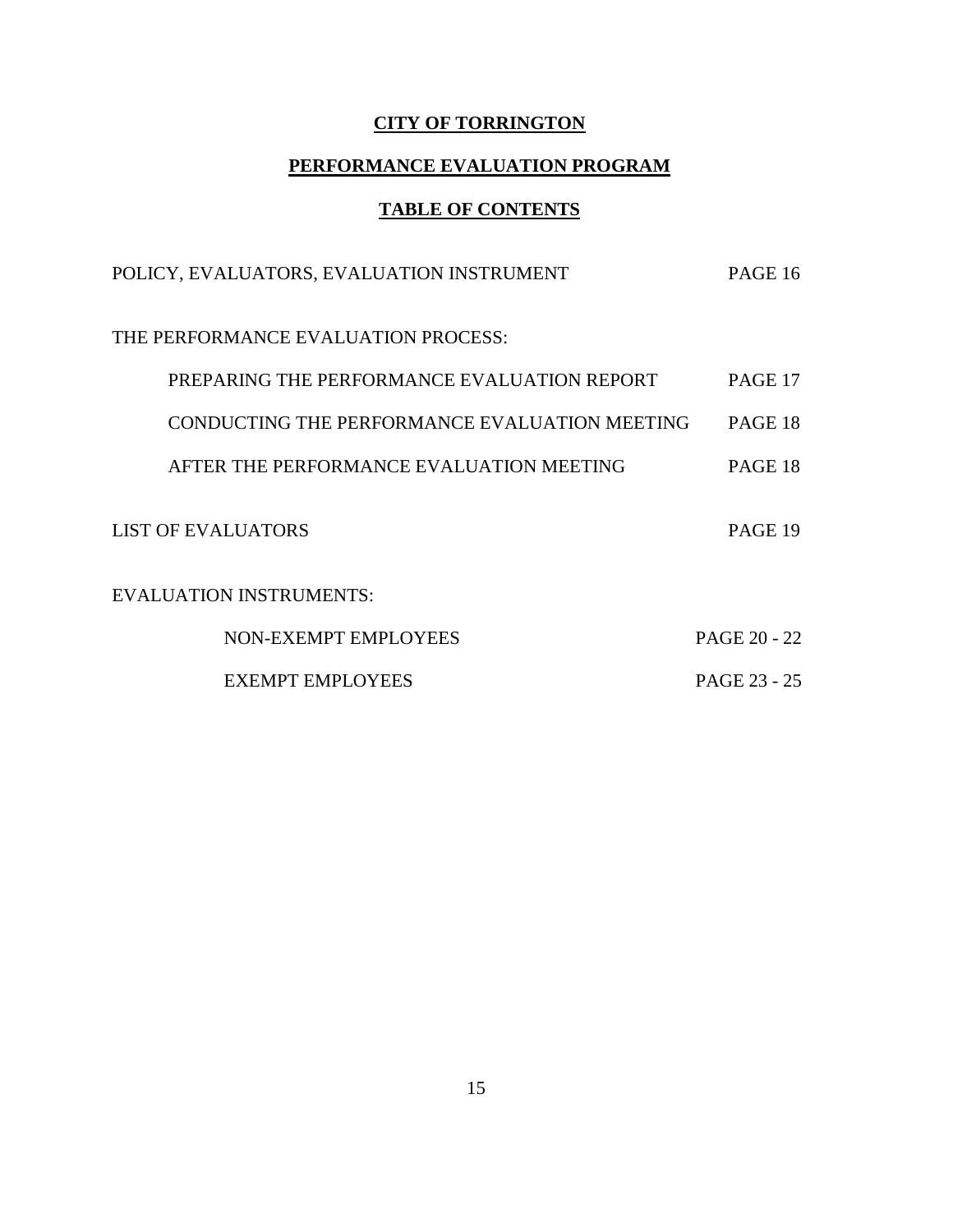#### **CITY OF TORRINGTON POLICY**

#### **PERFORMANCE EVALUATION PROGRAM**

It is the policy of the City of Torrington to evaluate the performance of employees who are governed by the Management Resolution. The purpose of this policy is to put into place a formal evaluation process, which identifies and provides specific feedback about the strengths and weaknesses of individual employees. The employee's evaluation should be viewed as a vehicle to improve the development of the employee while monitoring performance.

Newly appointed management personnel will receive an evaluation upon completion of the first six months of City service. If a satisfactory evaluation is received, new employees will be evaluated again on completion of their first year of service. All other management personnel shall receive a work performance evaluation annually by January 31, of any given year.

#### **EVALUATORS:**

Evaluations will be conducted in accordance with the list of Evaluators approved by the City Council. (See Page 20)

#### **EVALUATION INSTRUMENT:**

**EXEMPT EMPLOYEES** - Evaluators of Exempt employees will utilize the "City of Torrington" Performance Evaluation Report - Management (Exempt)" form, which is available in the Personnel Department. (See forms attached)

**NON-EXEMPT EMPLOYEES** - Evaluators of Non-Exempt employees will utilize the City of Torrington Performance Evaluation Report - Management (Non-Exempt) form, which is available in the Personnel Department. (See forms attached)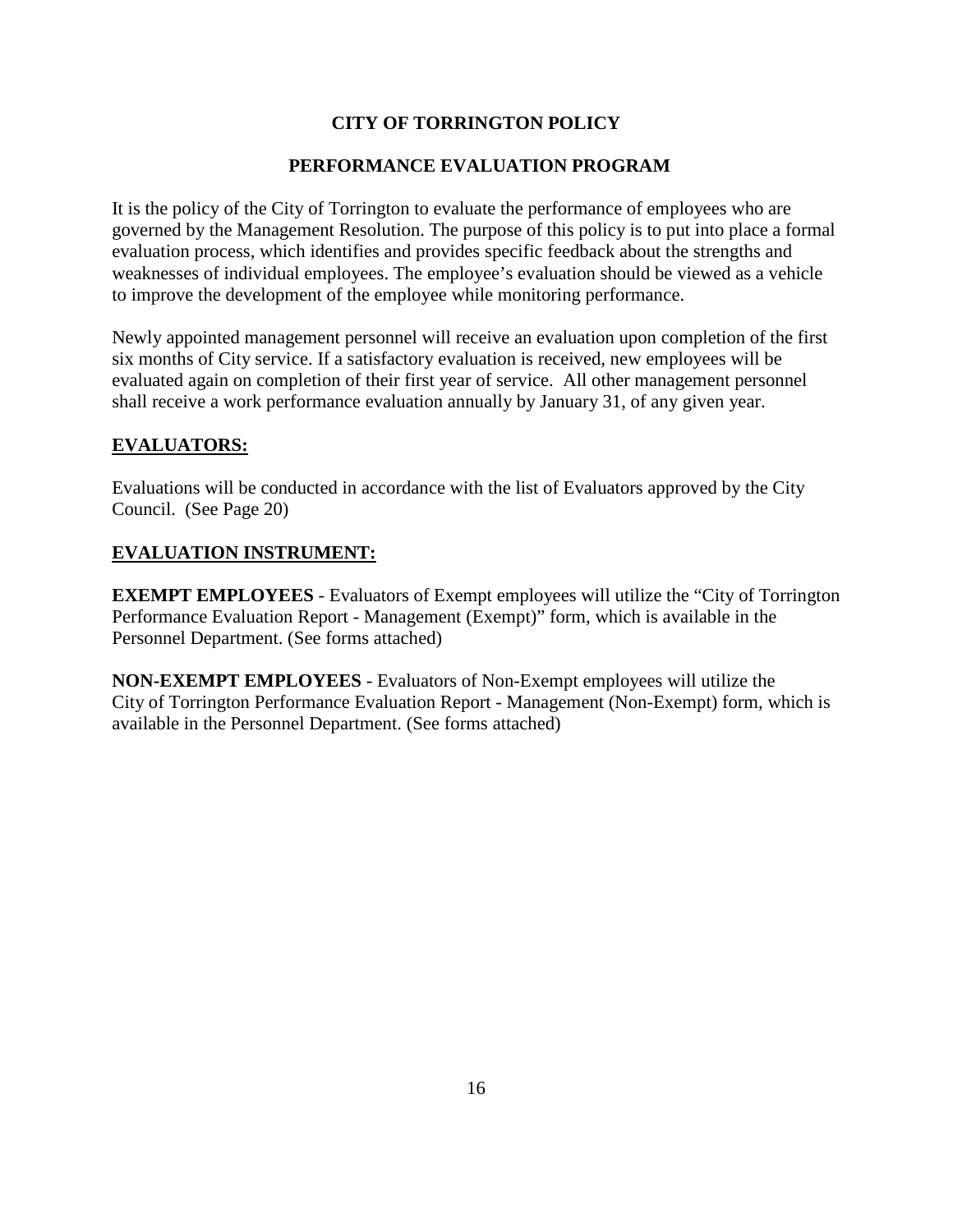#### **THE PERFORMANCE EVALUATION PROCESS:**

#### **PREPARING THE PERFORMANCE EVALUATION REPORT:**

1) Review the Position Description of the employee to be evaluated. Is it up to date? Have any substantive responsibilities been added or deleted? Discuss any changes with the employee during the performance evaluation meeting and arrange to discuss any substantive changes with the Personnel Department.

2) Set aside some uninterrupted time when you can consider each section of the Performance Evaluation report and measure the employee's performance against the criteria listed.

a) Review any notes you may have regarding this person's past performance. As an overall rule, an employee's good or poor performance should be discussed at the time of occurrence and not saved until the evaluation interview. If this is done, there will be no surprises for the employee when the evaluation is conducted. After the noted comments are included in the evaluation and have been discussed with the employee, discard any notes.

b) In areas of uncertainty, identify other individuals that have regular contact with the employee and who can objectively help you to develop a rating.

c) Complete the evaluation report in draft form and set it aside. Review it again at a later date and revise it, if necessary. When you feel the ratings accurately reflect the employee's performance, complete the evaluation report in final form. The Personnel Director will make himself available for assistance during this process if you wish some assistance.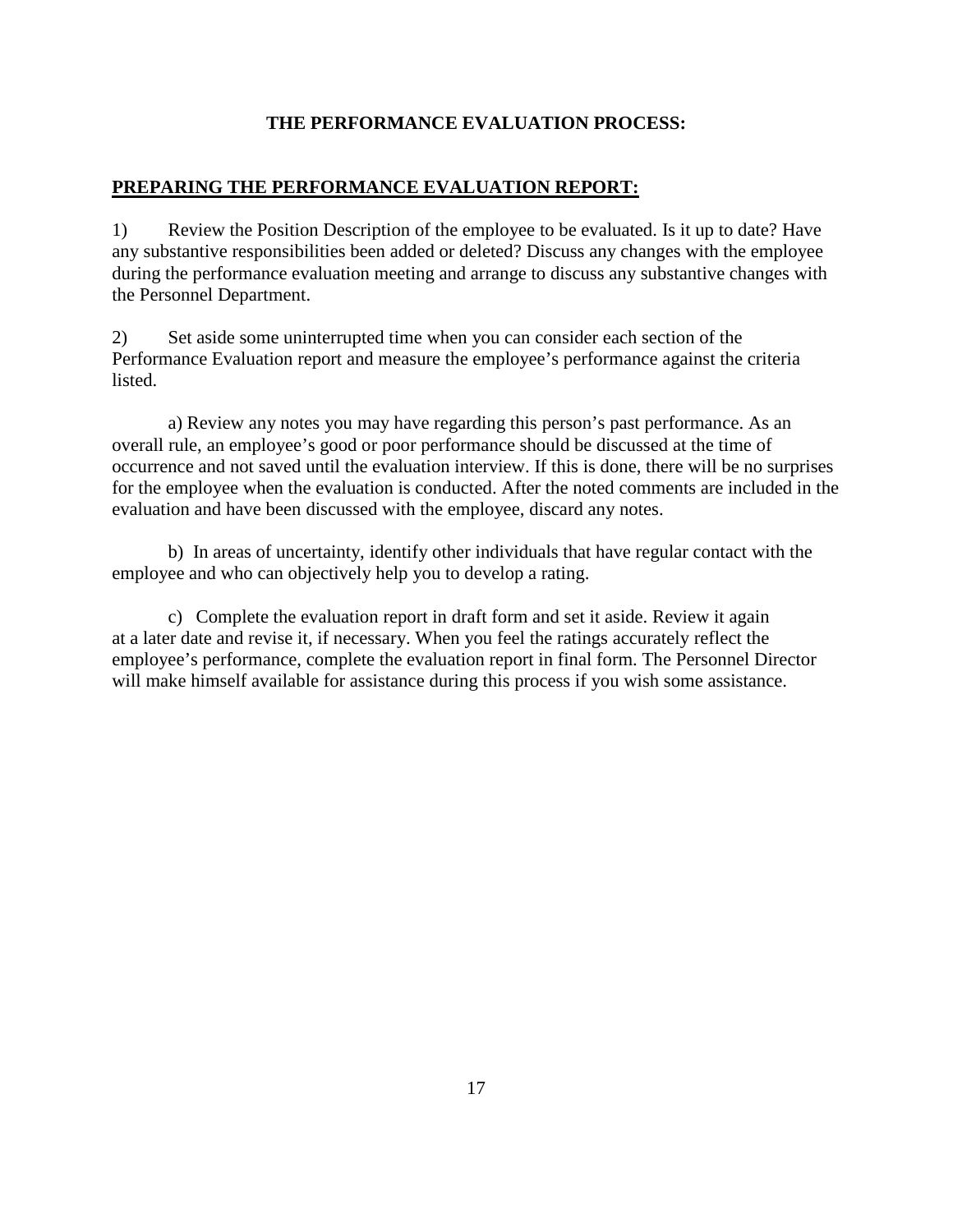#### **CONDUCTING THE PERFORMANCE EVALUATION MEETING:**

1) Advise the employee that you intend to evaluate his/her performance a week or two ahead of time and ask the employee to think about things they wish to discuss.

2) Arrange for a meeting area where you can conduct the meeting uninterrupted. Set aside enough time (perhaps an hour) for the evaluation.

3) The objective of this discussion is to advise the employee of your rating of his/her work performance and to listen and note the employee's comments. In other words, this should be a two-way discussion that is aimed at reaching an agreement on the employee performance rating and what will be done to improve performance during the next rating period.

4) The evaluator must sign the Performance Evaluation report and have the employee sign the form.

# **AFTER THE PERFORMANCE EVALUATION MEETING:**

1) Arrange a meeting with the Personnel Director to discuss any proposed, substantive changes to the Position Description.

2) Review the Performance Evaluation Report and obtain the signature of the Mayor.

3) File the original Performance Evaluation Report with the Personnel Department. Keep a copy of the Evaluation in a secure location in your office and provide the employee with a copy of the evaluation.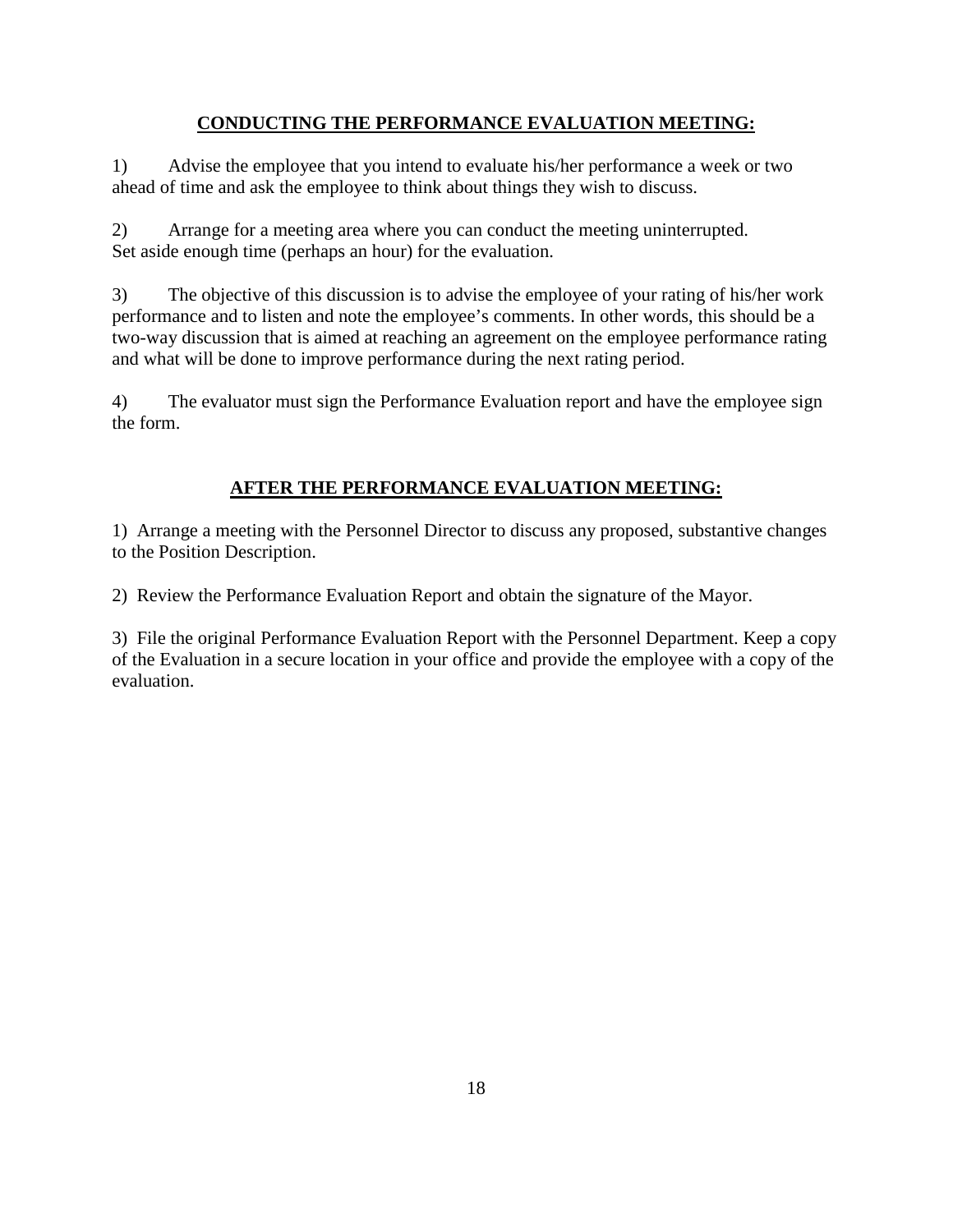#### **LIST OF EVALUATORS**

#### **POSITION EVALUATOR EVALUATION INSTRUMENT**

Administrative Assistant Mayor Exempt Assistant Town and City Clerk City Clerk City Clerk Non-Exempt Corporation Counsel Mayor Exempt Registrar's Clerk Registrar Registrar Non-Exempt Deputy Fire Chief Fire Chief Exempt Deputy Police Chief Police Chief Police Chief Exempt Executive Secretary Mayor Mayor Non-Exempt Fire Chief Mayor & Bd. of Safety Exempt Municipal Animal Control Officer Deputy Police Chief Non-Exempt Personnel Assistant Personnel Director Non-Exempt Personnel Director Mayor & Pers. Committee Exempt Police Chief Mayor & Bd. of Safety Exempt Public Works Director Mayor Exempt<br>Secretary to Corporation Counsel Corporation Counsel Non-Exe Secretary to Corporation Counsel Corporation Counsel Non-Exempt Emergency Management Director Mayor Exempt Sealer of Weights and Measures Mayor Exempt Assistant ZEO/ Inlands Wetlands Officer City Planner Non-Exempt Mgr. of GIS/Technical Serv. City Engineer Exempt Dir. of Economic Develop. Mayor Exempt Information Systems Technician Data Processing Mgr. Exempt Assistant ZEO/ Inlands Wetlands Officer City Planner Non-Exempt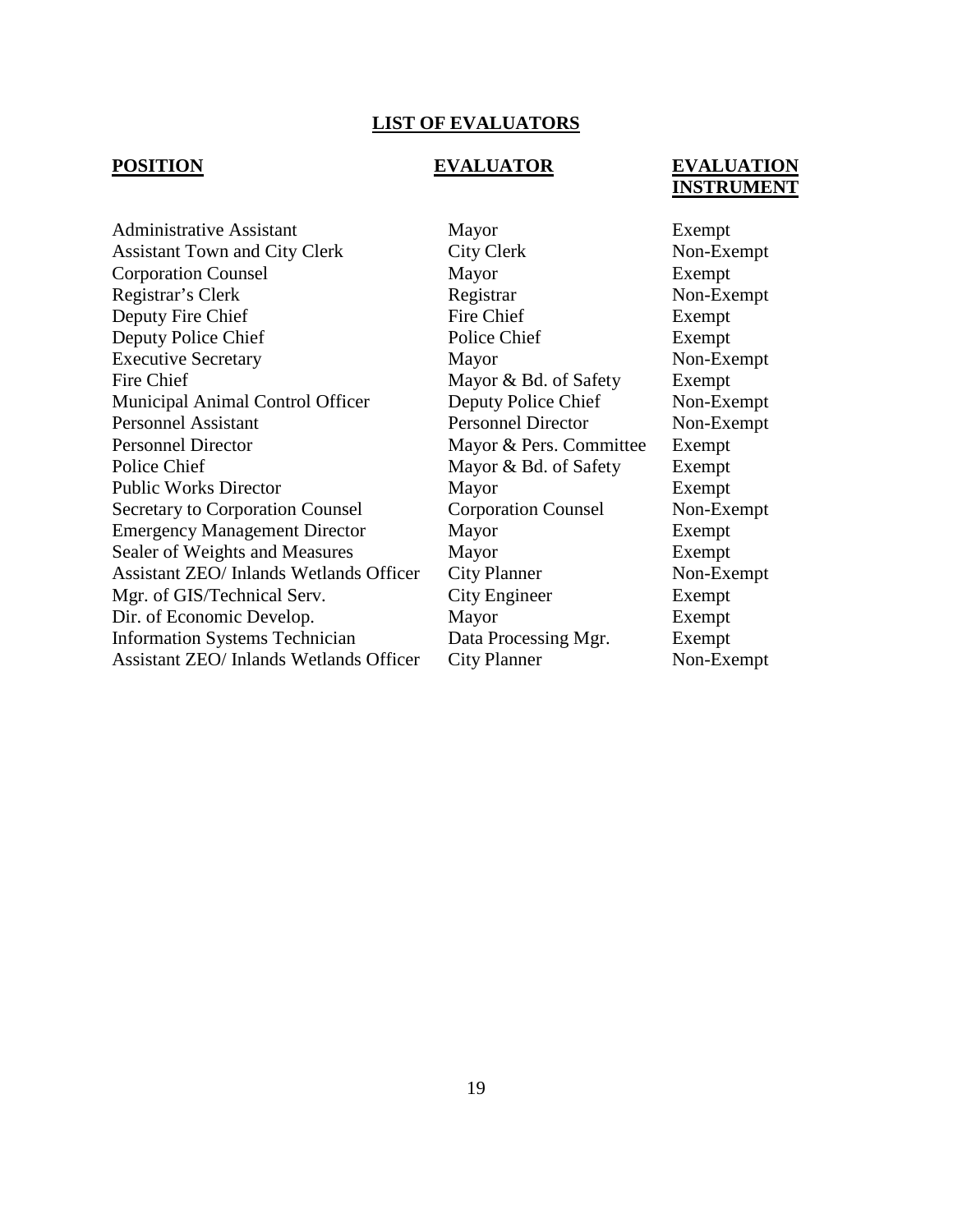# **CITY OF TORRINGTON PERFORMANCE EVALUATION REPORT** *MANAGEMENT (NON-EXEMPT***)**

| Name                                                                                                | Title        |                           |                       |         | Department                                                                                                                                                                                                      |       |
|-----------------------------------------------------------------------------------------------------|--------------|---------------------------|-----------------------|---------|-----------------------------------------------------------------------------------------------------------------------------------------------------------------------------------------------------------------|-------|
| <b>Rating Period:</b><br>to                                                                         |              | Purpose of Report: Annual |                       |         | Semi Annual                                                                                                                                                                                                     | Other |
| <b>FACTOR CHECKLIST</b><br>Indicate performance level by marking<br>$AX@$ in the appropriate column | <b>Below</b> | Expectations              | Expectations<br>Meets | Exceeds | <b>EVALUATOR=S COMMENTS</b><br>When performance is rated as Exceeds<br>Expectations or Below Expectations, specific<br>examples must be provided in this section.<br>Use attachments if more space is required. |       |
| Knows all facets of the job                                                                         |              |                           |                       |         |                                                                                                                                                                                                                 |       |
| Keeps up to date on new systems,<br>procedures, equipment, etc.                                     |              |                           |                       |         |                                                                                                                                                                                                                 |       |
| Has confidence of others                                                                            |              |                           |                       |         |                                                                                                                                                                                                                 |       |
| Anticipates problems and takes action                                                               |              |                           |                       |         |                                                                                                                                                                                                                 |       |
| Makes required decisions                                                                            |              |                           |                       |         |                                                                                                                                                                                                                 |       |
| Work assignments are completed on<br>time                                                           |              |                           |                       |         |                                                                                                                                                                                                                 |       |
| Finds more efficient ways to do work                                                                |              |                           |                       |         |                                                                                                                                                                                                                 |       |
| Able to quickly absorb new assignments                                                              |              |                           |                       |         |                                                                                                                                                                                                                 |       |
| Able to carry out new ideas or methods                                                              |              |                           |                       |         |                                                                                                                                                                                                                 |       |
| Offers to assist others in work<br>assignments                                                      |              |                           |                       |         |                                                                                                                                                                                                                 |       |
| Work rarely needs to be reviewed                                                                    |              |                           |                       |         |                                                                                                                                                                                                                 |       |
| Work area well organized                                                                            |              |                           |                       |         |                                                                                                                                                                                                                 |       |
| Sets priorities and meets deadlines                                                                 |              |                           |                       |         |                                                                                                                                                                                                                 |       |
| Wants job done properly                                                                             |              |                           |                       |         |                                                                                                                                                                                                                 |       |
| Keeps supervisor informed in a timely<br>manner                                                     |              |                           |                       |         |                                                                                                                                                                                                                 |       |
| Very rarely absent from work                                                                        |              |                           |                       |         |                                                                                                                                                                                                                 |       |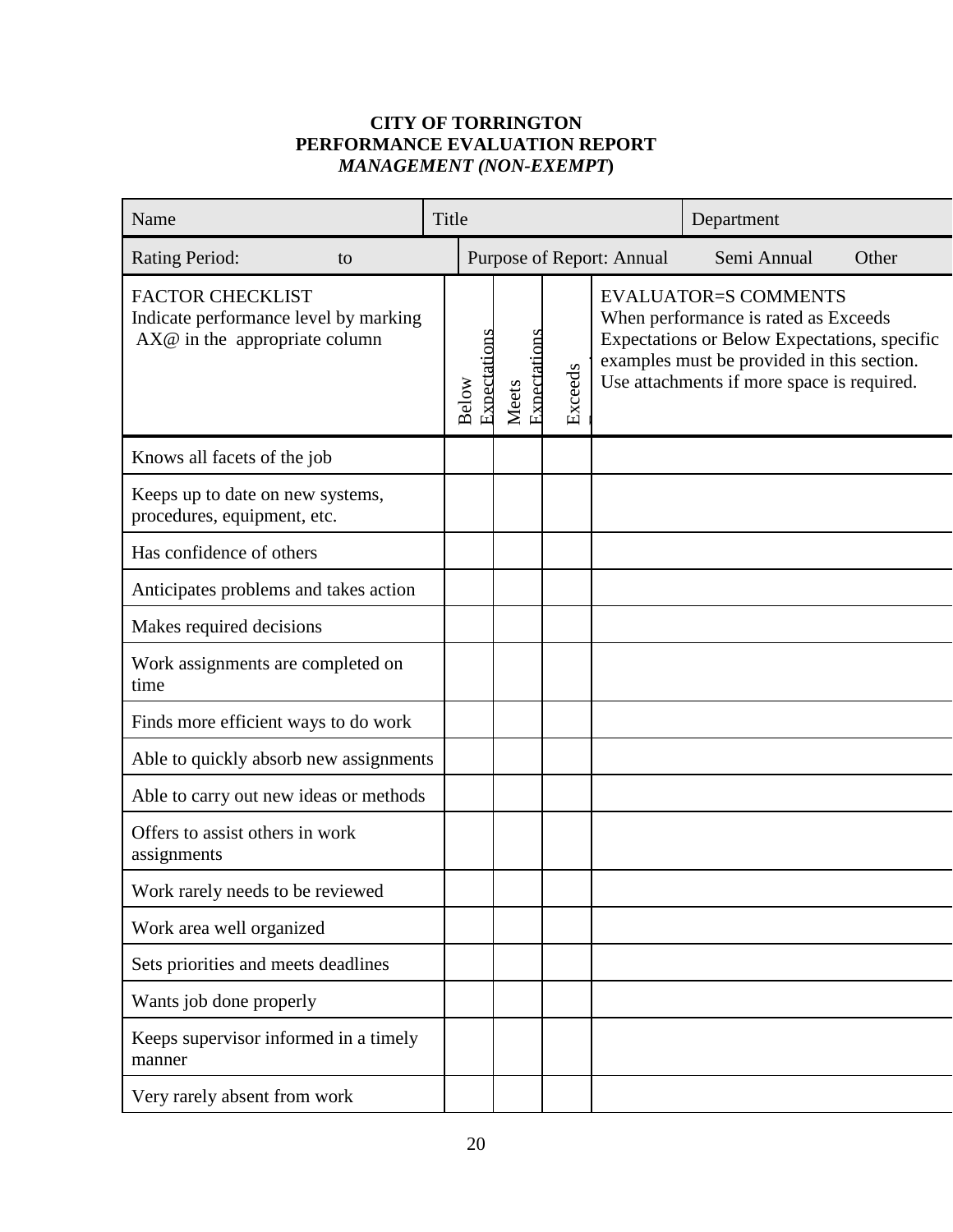| Very rarely late reporting for work or<br>leaving early                                                       |                           |                    |                             |                                                                                                                                                                                                                 |
|---------------------------------------------------------------------------------------------------------------|---------------------------|--------------------|-----------------------------|-----------------------------------------------------------------------------------------------------------------------------------------------------------------------------------------------------------------|
| Personal affairs are handled outside of<br>work hours                                                         |                           |                    |                             |                                                                                                                                                                                                                 |
| Attends scheduled meetings on time                                                                            |                           |                    |                             |                                                                                                                                                                                                                 |
| FACTOR CHECKLIST (NON-<br>EXEMPT)<br>Indicate performance level by marking<br>$AX@$ in the appropriate column | <b>Below Expectations</b> | Meets Expectations | <b>Exceeds Expectations</b> | <b>EVALUATOR=S COMMENTS</b><br>When performance is rated as Exceeds<br>Expectations or Below Expectations, specific<br>examples must be provided in this section.<br>Use attachments if more space is required. |
| Provides advance notice of absences,<br>vacations, etc.                                                       |                           |                    |                             |                                                                                                                                                                                                                 |
| Develops effective relationships with<br>peers, subordinates, City officials,<br>public, etc.                 |                           |                    |                             |                                                                                                                                                                                                                 |
| Treats confidential information properly                                                                      |                           |                    |                             |                                                                                                                                                                                                                 |
| Considers impact of actions on others                                                                         |                           |                    |                             |                                                                                                                                                                                                                 |
| Has high level of integrity                                                                                   |                           |                    |                             |                                                                                                                                                                                                                 |
| Cooperates with others in carrying out<br>City policies and directives                                        |                           |                    |                             |                                                                                                                                                                                                                 |
| Was employee disciplined at any time during this rating period? $\Box$ Yes                                    |                           |                    | $\square$ No                | If Yes, provide date and action taken for                                                                                                                                                                       |

each occurrence of discipline: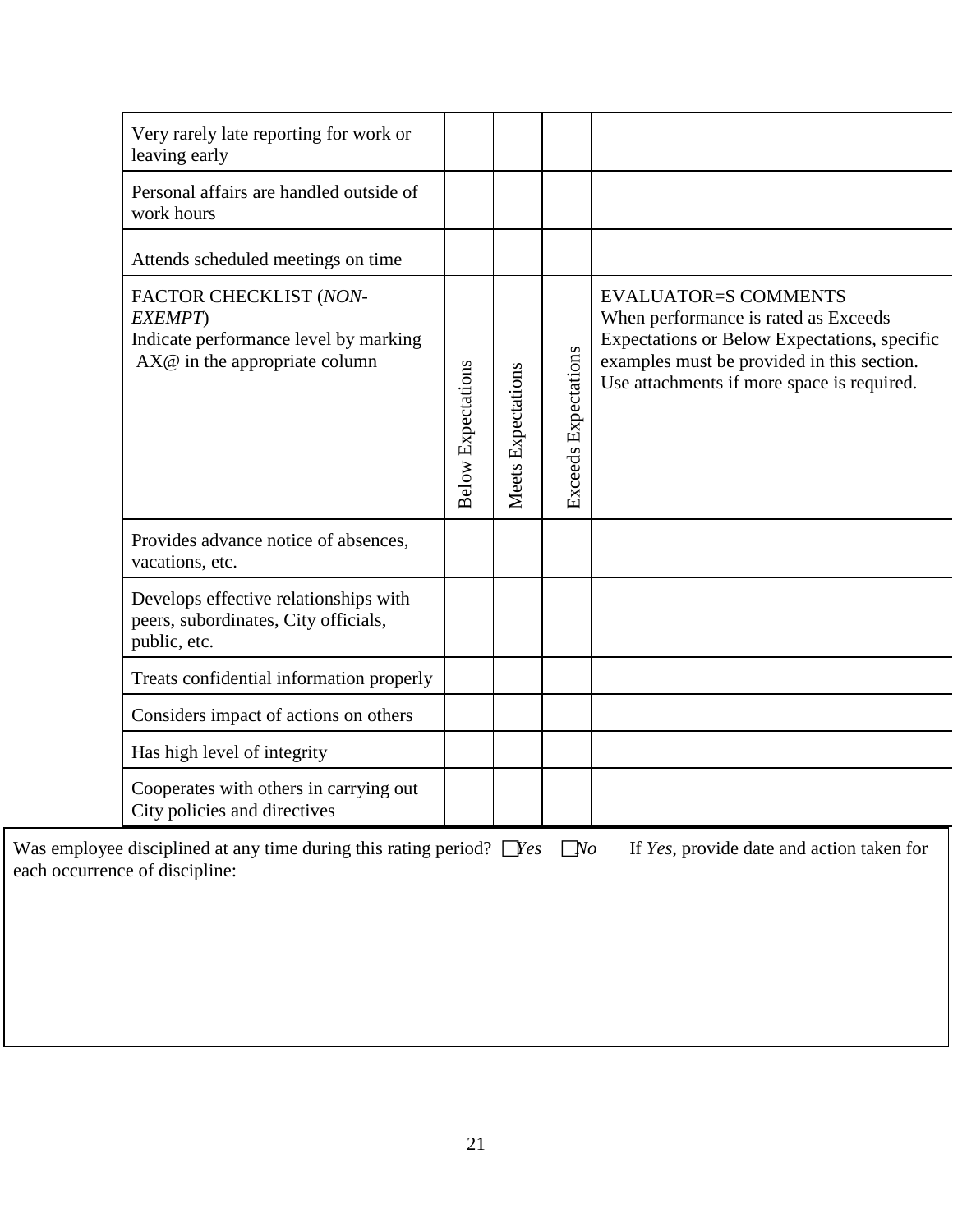In those areas that have been rated Below Expectations, explain how you will provide for further development of this employee's performance over the next rating period. *Complete on separate sheet and attach to Evaluation Form.*

| Evaluator's Signature | Date <sup>.</sup> |
|-----------------------|-------------------|
|-----------------------|-------------------|

I have received a copy of this evaluation and it has been discussed with me. My signature does not indicate that I agree with its contents.

| Employee Signature_ | Date: |
|---------------------|-------|
|                     |       |
|                     |       |

Signature of Mayor Date: \_\_\_\_\_\_\_\_\_\_\_\_\_\_\_\_\_\_\_

I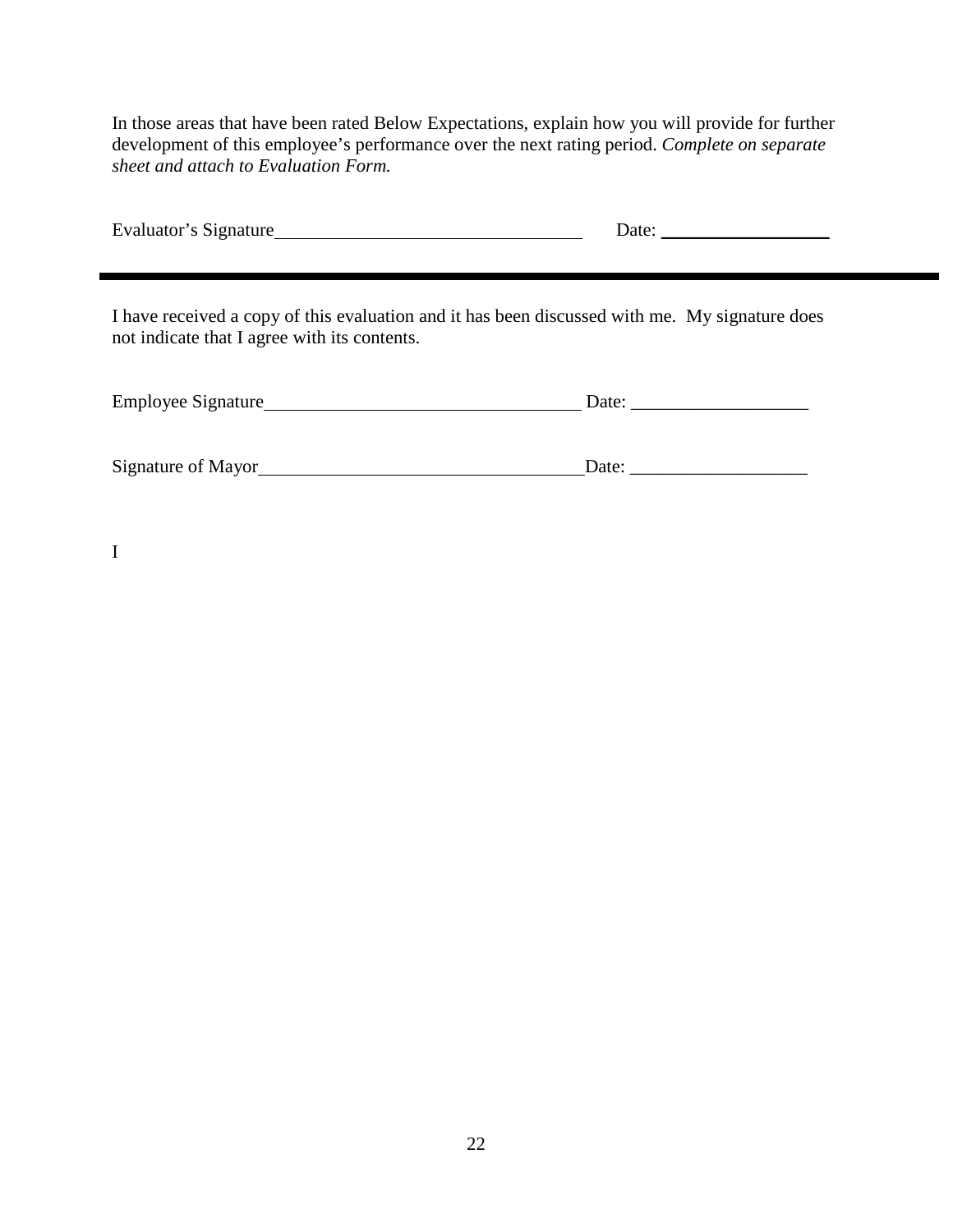# **CITY OF TORRINGTON PERFORMANCE EVALUATION REPORT MANAGEMENT (EXEMPT)**

|                                       |                                                                                                                             |                                    |                                     | Department                |                                                                                                                                                                                                                 |
|---------------------------------------|-----------------------------------------------------------------------------------------------------------------------------|------------------------------------|-------------------------------------|---------------------------|-----------------------------------------------------------------------------------------------------------------------------------------------------------------------------------------------------------------|
|                                       |                                                                                                                             |                                    |                                     | Semi Annual               | Other                                                                                                                                                                                                           |
|                                       |                                                                                                                             | Meets<br>$\widehat{\Omega}$        | Exceeds<br>$\widehat{\mathfrak{D}}$ |                           |                                                                                                                                                                                                                 |
|                                       |                                                                                                                             |                                    |                                     |                           |                                                                                                                                                                                                                 |
|                                       |                                                                                                                             |                                    |                                     |                           |                                                                                                                                                                                                                 |
|                                       |                                                                                                                             |                                    |                                     |                           |                                                                                                                                                                                                                 |
|                                       |                                                                                                                             |                                    |                                     |                           |                                                                                                                                                                                                                 |
|                                       |                                                                                                                             |                                    |                                     |                           |                                                                                                                                                                                                                 |
|                                       |                                                                                                                             |                                    |                                     |                           |                                                                                                                                                                                                                 |
|                                       |                                                                                                                             |                                    |                                     |                           |                                                                                                                                                                                                                 |
|                                       |                                                                                                                             |                                    |                                     |                           |                                                                                                                                                                                                                 |
|                                       |                                                                                                                             |                                    |                                     |                           |                                                                                                                                                                                                                 |
|                                       |                                                                                                                             |                                    |                                     |                           |                                                                                                                                                                                                                 |
|                                       |                                                                                                                             |                                    |                                     |                           |                                                                                                                                                                                                                 |
|                                       |                                                                                                                             |                                    |                                     |                           |                                                                                                                                                                                                                 |
|                                       |                                                                                                                             |                                    |                                     |                           |                                                                                                                                                                                                                 |
|                                       |                                                                                                                             |                                    |                                     |                           |                                                                                                                                                                                                                 |
| Indicate performance level by marking | Carefully plans assignments/department<br>Accomplishes department objectives on<br>Accepts direction, responsibility and/or | Title<br><b>Below</b><br>$\ominus$ | Expectations                        | Purpose of Report: Annual | <b>EVALUATOR=S COMMENTS</b><br>When performance is rated as Exceeds<br>Expectations or Below Expectations, specific<br>examples must be provided in this section.<br>Use attachments if more space is required. |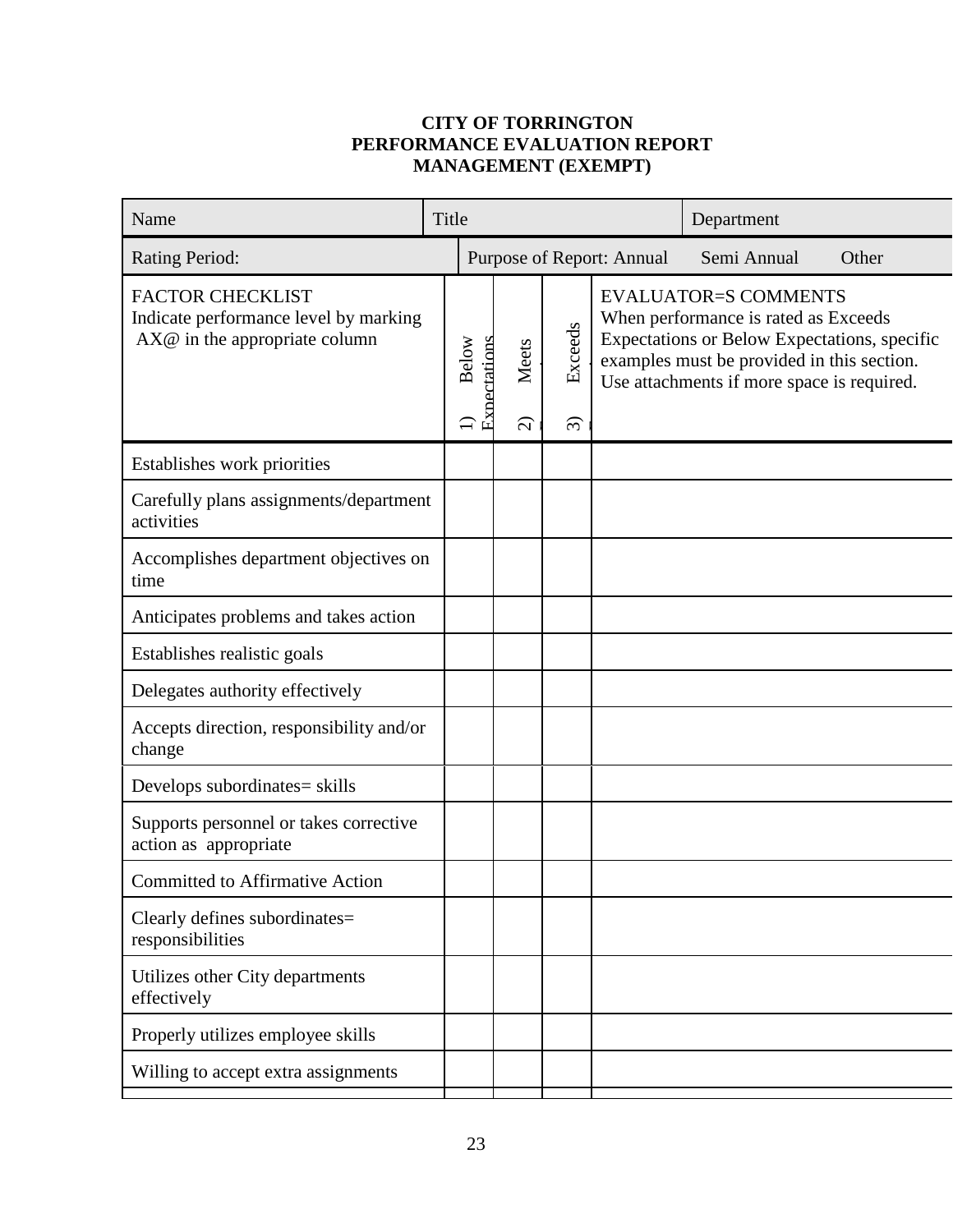| Promotes use of modern technology                                                                     |                                        |                                                         |                                                                       |                                                                                                                                                                                                                 |
|-------------------------------------------------------------------------------------------------------|----------------------------------------|---------------------------------------------------------|-----------------------------------------------------------------------|-----------------------------------------------------------------------------------------------------------------------------------------------------------------------------------------------------------------|
| Consistently functions within<br>department budget                                                    |                                        |                                                         |                                                                       |                                                                                                                                                                                                                 |
| Follows up on assignments                                                                             |                                        |                                                         |                                                                       |                                                                                                                                                                                                                 |
| Maintains complete and accurate<br>records                                                            |                                        |                                                         |                                                                       |                                                                                                                                                                                                                 |
| Maintains safe work environment                                                                       |                                        |                                                         |                                                                       |                                                                                                                                                                                                                 |
| Communicates accurately $\&$ in timely<br>manner                                                      |                                        |                                                         |                                                                       |                                                                                                                                                                                                                 |
|                                                                                                       |                                        |                                                         |                                                                       |                                                                                                                                                                                                                 |
| FACTOR CHECKLIST (EXEMPT)<br>Indicate performance level by marking<br>$AX@$ in the appropriate column | Expectations<br>Below<br>$\widehat{+}$ | Expectations<br><b>Meets</b><br>$\widehat{\mathcal{L}}$ | Exceeds<br>rtations<br>$\mathbb{E}^{\mathbf{x}}$<br>$\widehat{\circ}$ | <b>EVALUATOR=S COMMENTS</b><br>When performance is rated as Exceeds<br>Expectations or Below Expectations, specific<br>examples must be provided in this section.<br>Use attachments if more space is required. |
| Develops effective relationships with<br>peer, subordinates, City officials, public                   |                                        |                                                         |                                                                       |                                                                                                                                                                                                                 |
| Treats confidential information properly                                                              |                                        |                                                         |                                                                       |                                                                                                                                                                                                                 |
| Considers impact of actions on others                                                                 |                                        |                                                         |                                                                       |                                                                                                                                                                                                                 |
| Cooperates with others in carrying out<br>City policies and directives                                |                                        |                                                         |                                                                       |                                                                                                                                                                                                                 |
| Has a high level of integrity                                                                         |                                        |                                                         |                                                                       |                                                                                                                                                                                                                 |
| Knows all facets of the job                                                                           |                                        |                                                         |                                                                       |                                                                                                                                                                                                                 |
| Keeps up to date on new developments<br>in field                                                      |                                        |                                                         |                                                                       |                                                                                                                                                                                                                 |
| Has highly-developed analytical skills                                                                |                                        |                                                         |                                                                       |                                                                                                                                                                                                                 |
| Has highly-developed problem-solving<br>skills                                                        |                                        |                                                         |                                                                       |                                                                                                                                                                                                                 |
| Has confidence of others (peers,<br>subordinates, superiors)                                          |                                        |                                                         |                                                                       |                                                                                                                                                                                                                 |

| Was employee disciplined at any time during this rating period? $\Box$ Yes $\Box$ No If Yes, provide |  |
|------------------------------------------------------------------------------------------------------|--|
| date and action taken for each occurrence of discipline:                                             |  |